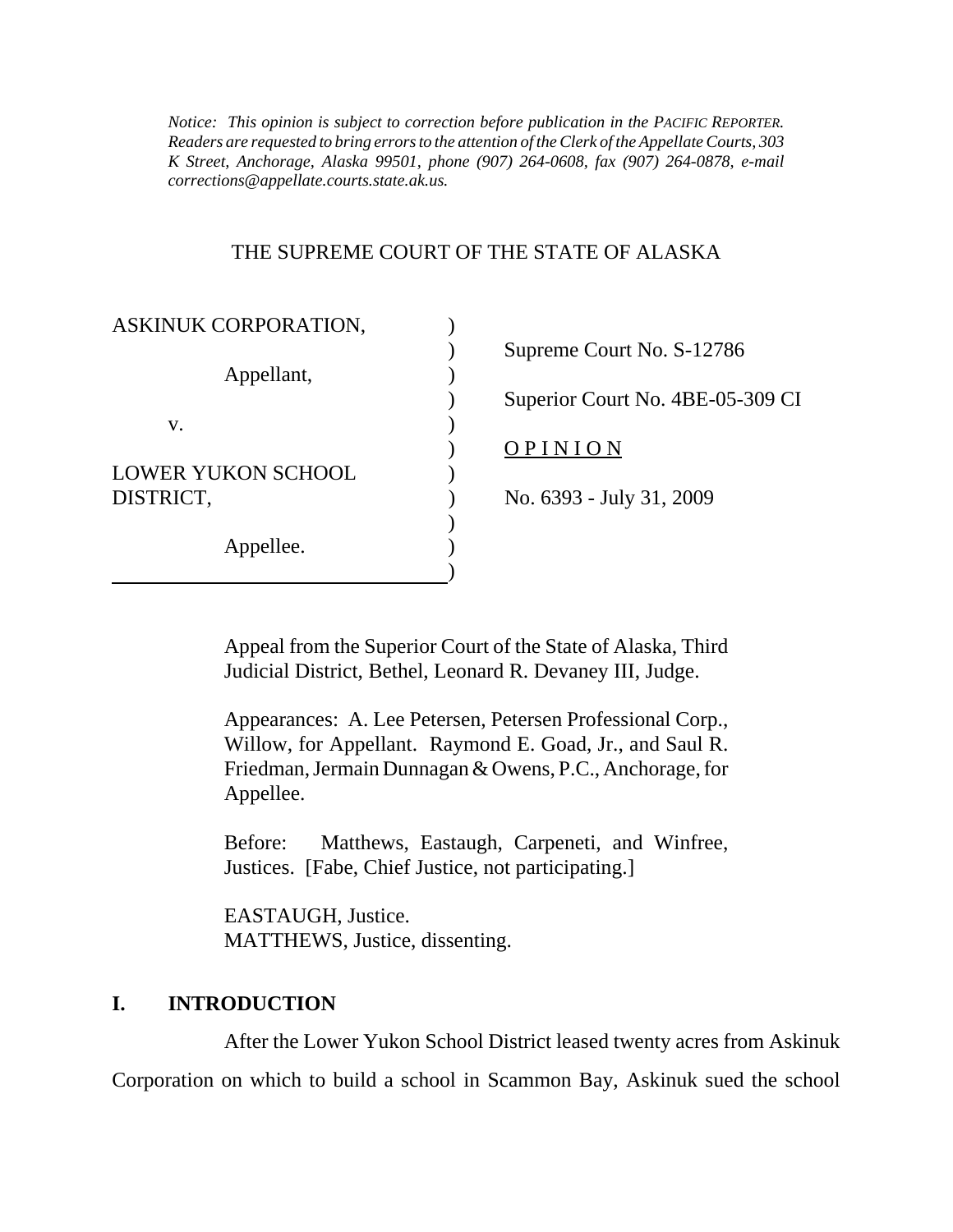district to reform or invalidate the lease. The lease specified a lease rate of one dollar per year, subject to renegotiation after ten years. It also provided that if the parties could not reach mutual agreement upon renegotiation, the original payment rate would remain in effect until agreement could be reached. Askinuk claimed that it never assented to the lease's payment and renegotiation provisions; that the lease lacked consideration; and that George Smith, who signed the lease for Askinuk and was chair of Askinuk's board, had a conflict of interest that invalidated the lease. The superior court rejected these contentions and entered summary judgment for the school district. Because we conclude that the lease was valid and enforceable, we affirm.

### **I. FACTS AND PROCEEDINGS**

#### **A. Factual History**

The Lower Yukon School District provides public education in the region that includes the village of Scammon Bay. Askinuk Corporation is the Scammon Bay native village corporation created by the Alaska Native Claims Settlement Act. In October 2003 the school district proposed leasing from Askinuk twenty acres on which to build and operate a new public school in Scammon Bay. The school district's proposed lease had a term of fifty-five years, with options for two ten-year renewals. Section III of the proposed lease addressed the duration of the lease; Section IV addressed the payment rate. The proposed lease called for the school district to pay Askinuk one dollar per year.

Askinuk's attorney reviewed the proposed lease and in October 2003 sent Askinuk's board of directors a letter commenting on the school district's proposal. The letter cautioned the board that approving a payment of one dollar per year could be regarded as breaching the directors' fiduciary duty to the shareholders. The letter added that because "some members of [Askinuk's] Board [were] also members of the school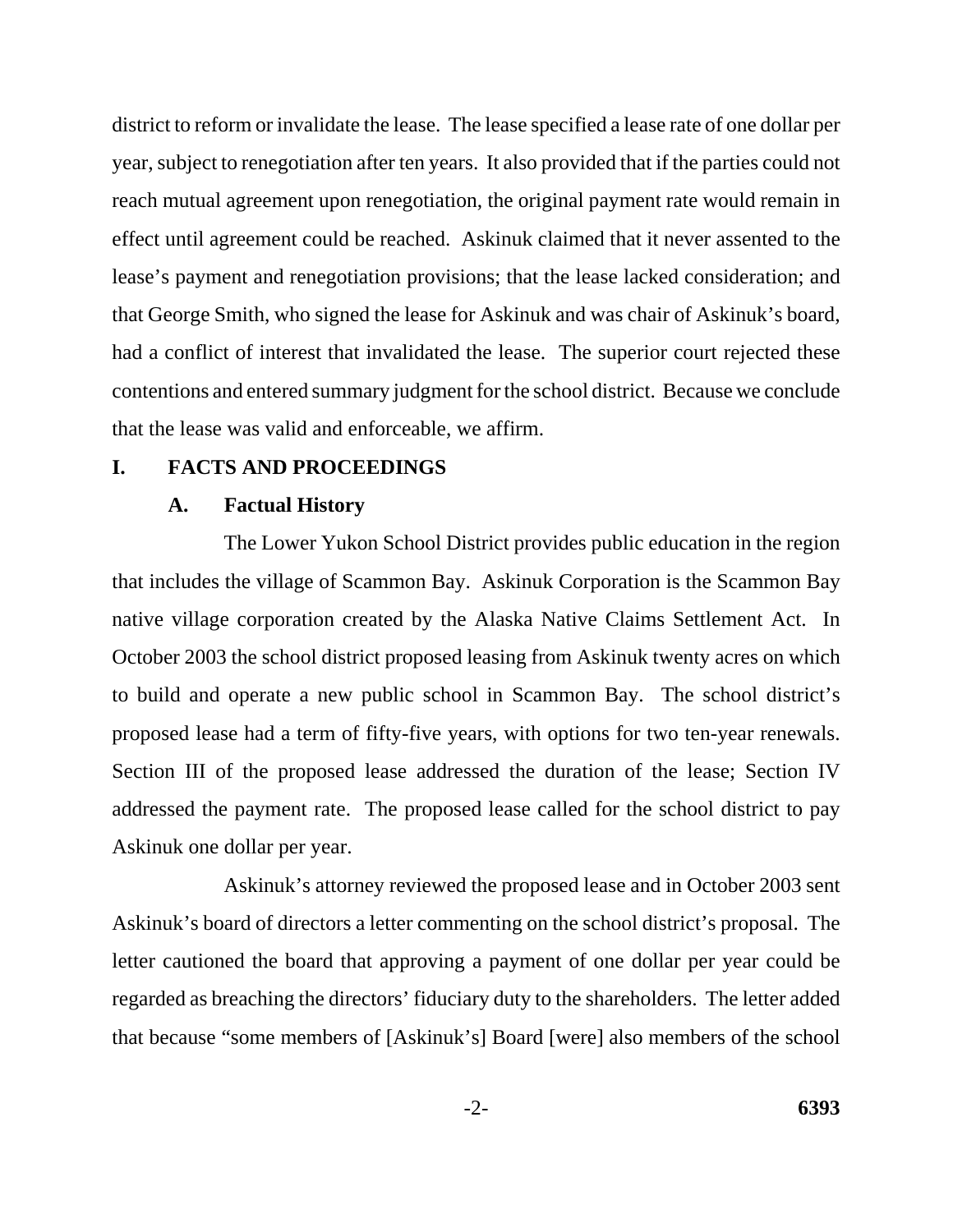board . . . an obvious conflict of interest" existed. George Smith was then the chair of Askinuk's board and the vice-chair of the school district's board. Timothy Kaganak was the school district's treasurer and was also on Askinuk's board. The lawyer's October 2003 letter also stated that the conflict of interest could be avoided if a reasonable rental rate were agreed upon or if the corporation's shareholders approved the lease:

> If the school district were offering to pay a fair rental on this property, adjustable to changes of circumstances every five or ten years, there may not be a conflict of interest. But when the school district is asking for a gift of the use [of] some of the corporation's most valuable land for 75 years, the issue becomes very difficult, especially when the corporation is struggling to pay its bills. One appropriate way to deal with a transaction of this sort would be to call a special meeting of the shareholders and let them vote on it. If the shareholders approve, it is their responsibility, not the responsibility of the Directors.

In response, Askinuk's board asked its attorney to draft a lease addressing his concerns. He revised the proposed lease by changing, among other things, the payment rate. He proposed a rate of \$400 dollars per month for the first ten years, after which the rate would be adjusted to conform to changes in the cost of living index.

In November 2003 Askinuk's three board members who had no conflict of interest and one member of Askinuk's land committee met to discuss the proposed terms. The attendees decided that, to encourage the school district to build a school in Scammon Bay, the corporation would charge "only" \$400 per month.

School district representatives met with Askinuk's board on March 4, 2004 to discuss Askinuk's proposed changes. George Smith, chair of Askinuk's board and vice-chair of the school district's board, did not attend. Smith stated in an email to Askinuk's lawyer that he "completely stayed away from the meeting not wanting to taint the proceedings with a possible conflict of interest." Of the five Askinuk representatives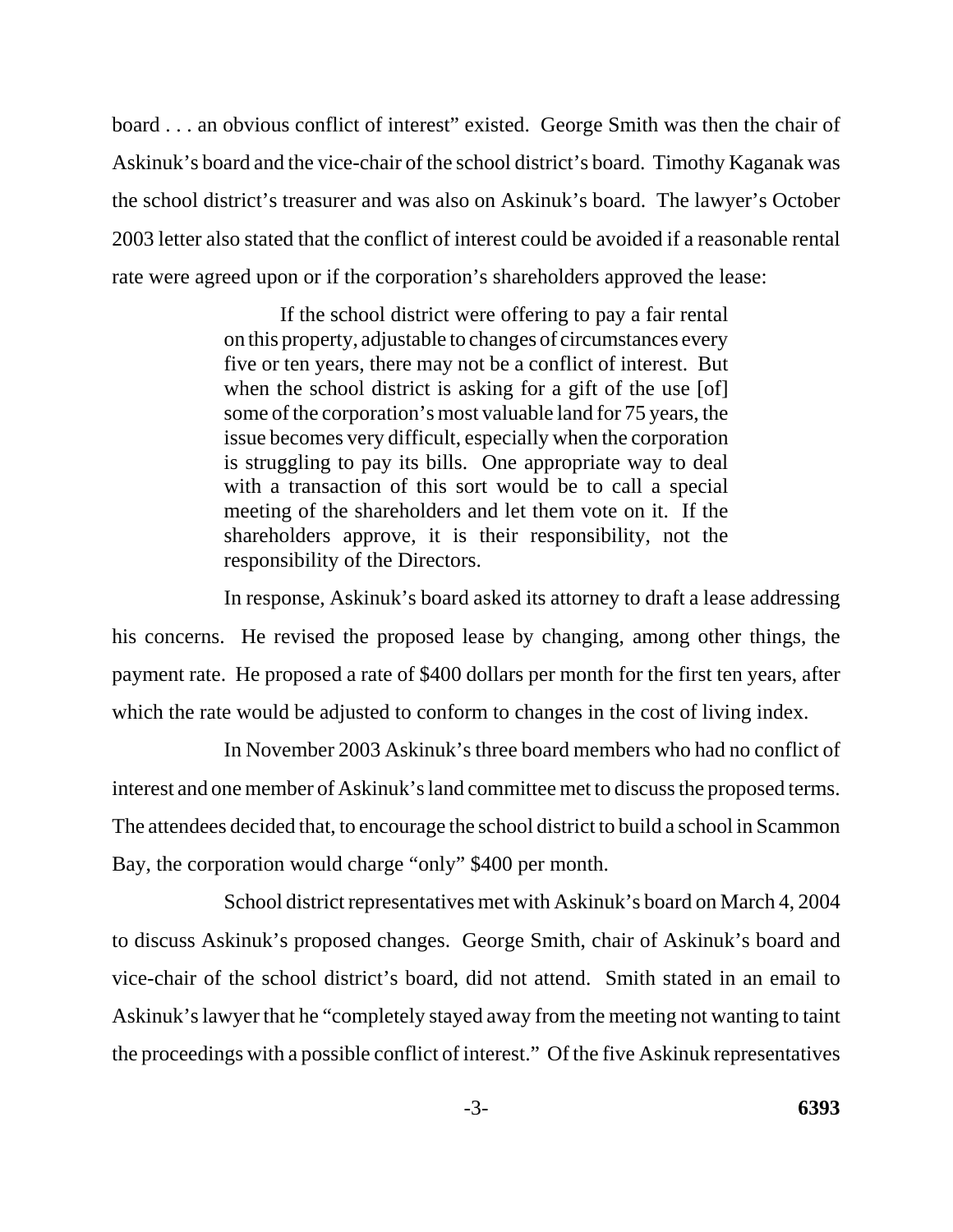present, three later submitted affidavits giving nearly identical accounts of what happened at the meeting. Their affidavits stated that there was discussion of the school district's proposed one dollar per year payment rate — subject to renegotiation after ten years — after a representative of the school board stated that the school district could not pay more than that. The affidavits stated that nothing was said during the meeting about what would happen if the parties could not agree on a new rental rate after ten years and that, at the end of the meeting, the language of the lease's payment term was still to be revised.

Karen Goodwin, the school district's business manager, also attended the March negotiation meeting and had a different understanding of what had happened. According to her, both sides left the meeting with a revised draft of the lease that not only provided for a dollar per year rate subject to renegotiation in ten years, but also provided that rent would continue at that rate should no contrary agreement be reached during renegotiation.

On the afternoon of March 4, 2004, Smith emailed Goodwin, stating, "I made short work of the lease agreement with the changes." The email indicated that an electronic file entitled "lease.doc" was attached. Later that same day, Smith sent an email to Askinuk's attorney indicating that he was attaching a copy of the lease with a revised payment term for the attorney's review.

In the final draft of the lease agreement, the sections relating to duration and payment stated in relevant part:

### Section III

#### Term

The lease term shall be for fifty-five (55) years, commencing on the first day of October 2003, and shall terminate on the last day of October 2058, or upon such date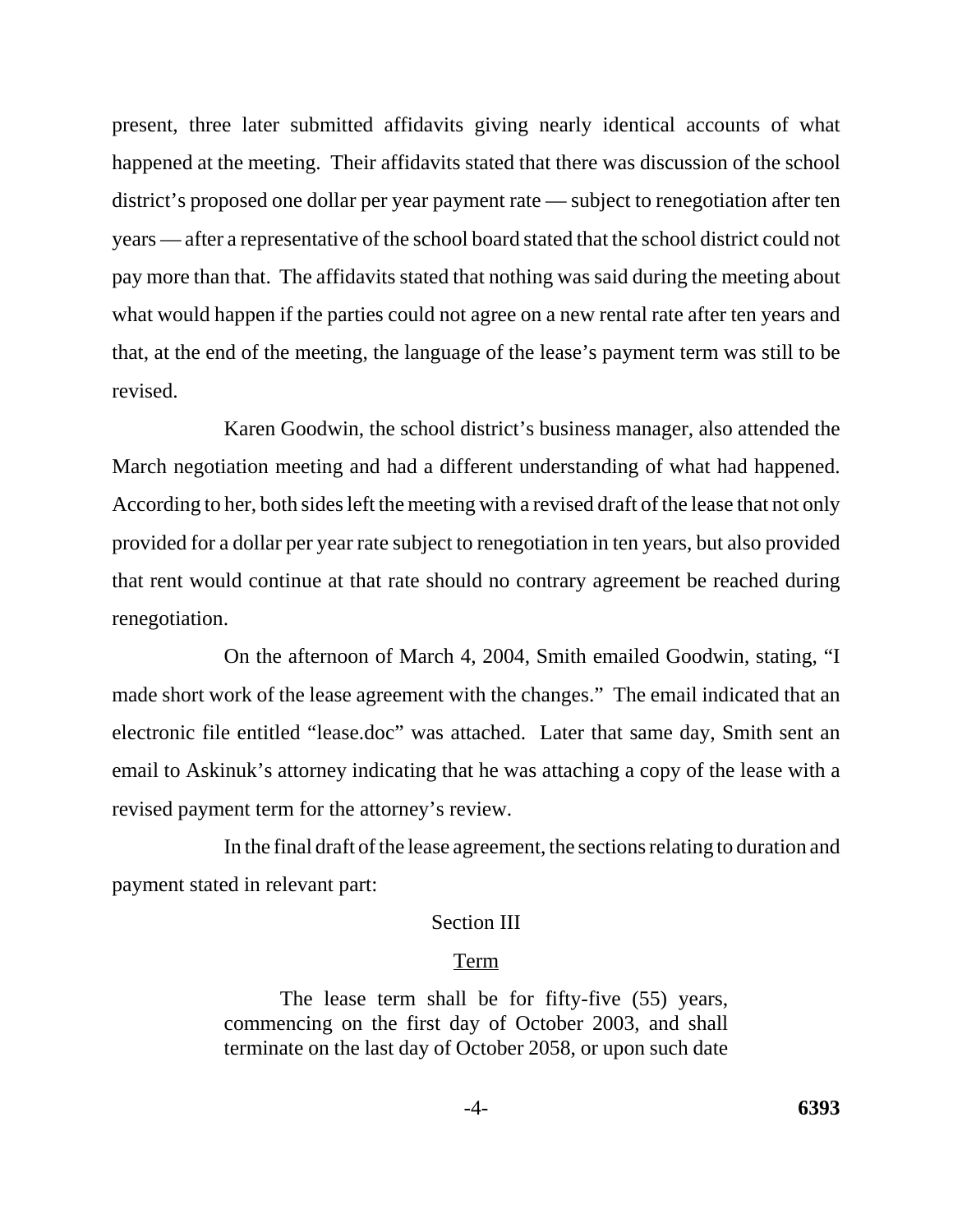as the premises are no longer used for purposes authorized under Section II above. The Lessee is entitled to two (2) ten (10) year renewals of the Lease under the same terms and conditions.

### Section IV

### Payment

In consideration of the mutual promises contained herein, Lessee shall pay to Lessor the sum of \$1.00 a year, for the first ten (10) years of the Lease, after which the Lessor and Lessee shall renegotiate SECTION IV PAYMENT.

However, in the event both parties cannot reach mutual agreement on this section the sum of \$1.00 per year payment shall be the amount that will remain in effect until such an agreement can be reached.

If during the term of the Lease taxes are assessed on the leased property, the Lessee may use its exempt status to have the taxes abated, but if abatement of taxes on the leased land is not allowed, the rental will be adjusted to provide adequate additional funds to pay the taxes on the land.

Apparently after reviewing this language, Askinuk's lawyer responded to Smith in a March 4 email and cautioned Smith that its effect would be to "giv[e] the property away for 75 years, unless the school district volunteer[ed] to pay rent." Smith said he would pass on the lawyer's insights to "the members that participated." Smith did forward a copy of the lawyer's email to Goodwin, telling her not to "sweat over it unless we can't decide on what font to use on the language." But there is no evidence Smith sent any of the lawyer's cautionary advice to Askinuk's representatives. In a March 5 email to Smith, Askinuk's lawyer described the wording of the payment term as being "inept" and stated that Askinuk had "given away the store without consulting its attorney."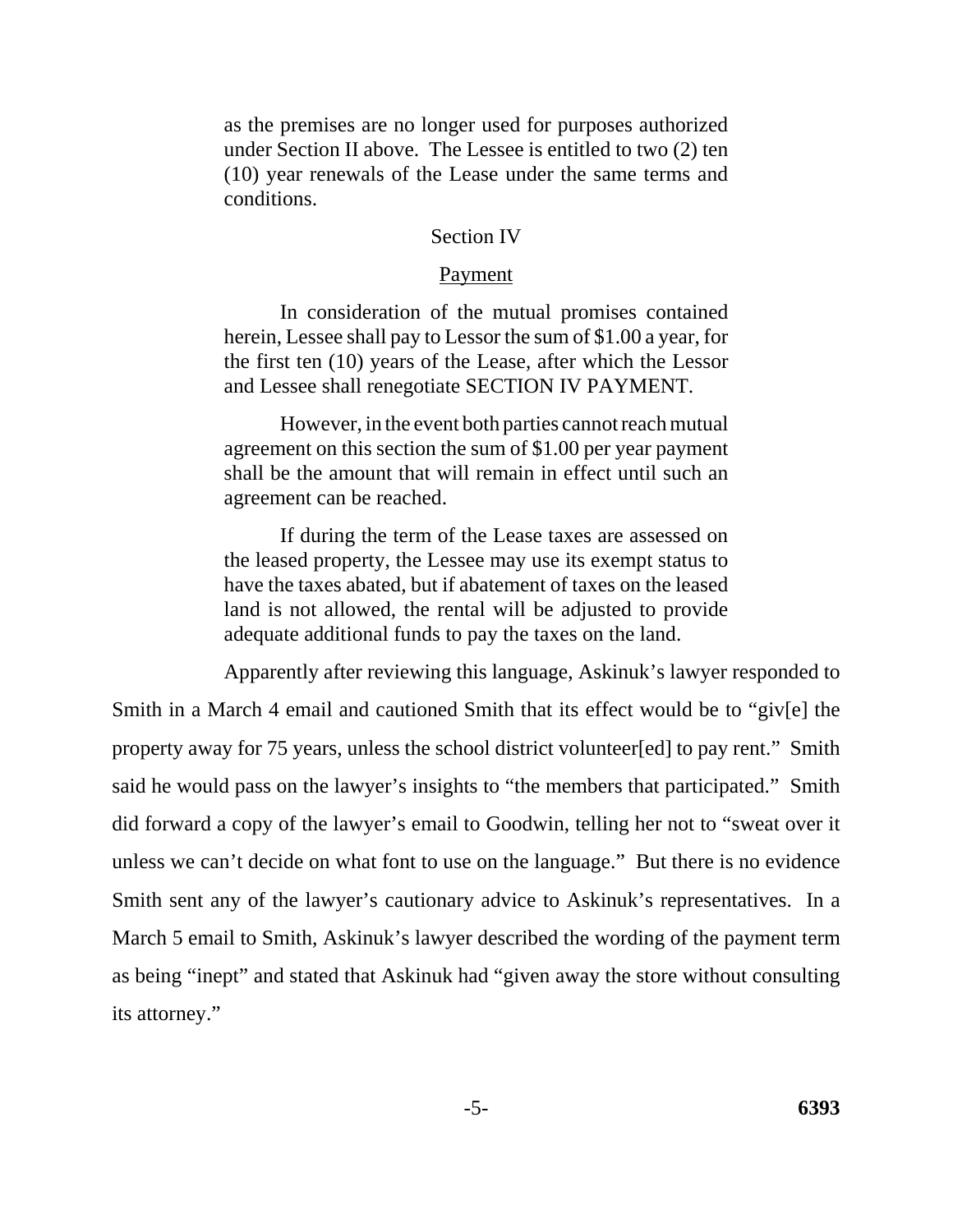Askinuk's board decided at the regular board meeting on March 12 to submit the lease to Askinuk's shareholders for approval at the annual meeting in April. When the subject of the lease came up for discussion at the annual meeting in April, Timothy Kaganak told the shareholders that if they did not approve an annual rental rate of one dollar, the school district would put the new school somewhere else. Although George Smith presided over the meeting, he did not express any opinion about the proposed lease. The shareholders discussed the benefits and consequences of leasing land to the school district for one dollar per year. Some shareholders stated that they favored the proposed rate because they wanted a school for their children and the highwage job opportunities the project would bring to the community. Some shareholders expressed a desire to get a better rate to help out the "cash poor" corporation.

During the discussion, Anthony Ulak, a member of Askinuk's land committee, made a motion to lease the land to the school district for one dollar a year, subject to renegotiation after ten years. Thirty-nine shareholders voted in favor of Ulak's motion; ten shareholders voted against. Ulak later stated in an affidavit that the text of the proposed lease was not read to the shareholders before the vote and that he did not see a copy of the lease during the meeting. He also stated in his affidavit that "[n]othing was said about what would happen if the parties could not agree on the rent after 10 years and that was not included in [his] motion."

After the meeting Smith notified the school district that Askinuk's shareholders had approved the lease. Askinuk's lawyer had previously advised Smith that, so long as he did not participate in the approval process, his school board membership did not preclude him from signing the lease, as signing was solely a "ministerial act." In late April 2004 Smith signed the lease for Askinuk; Superintendent Robert Robertson signed the lease for the school district.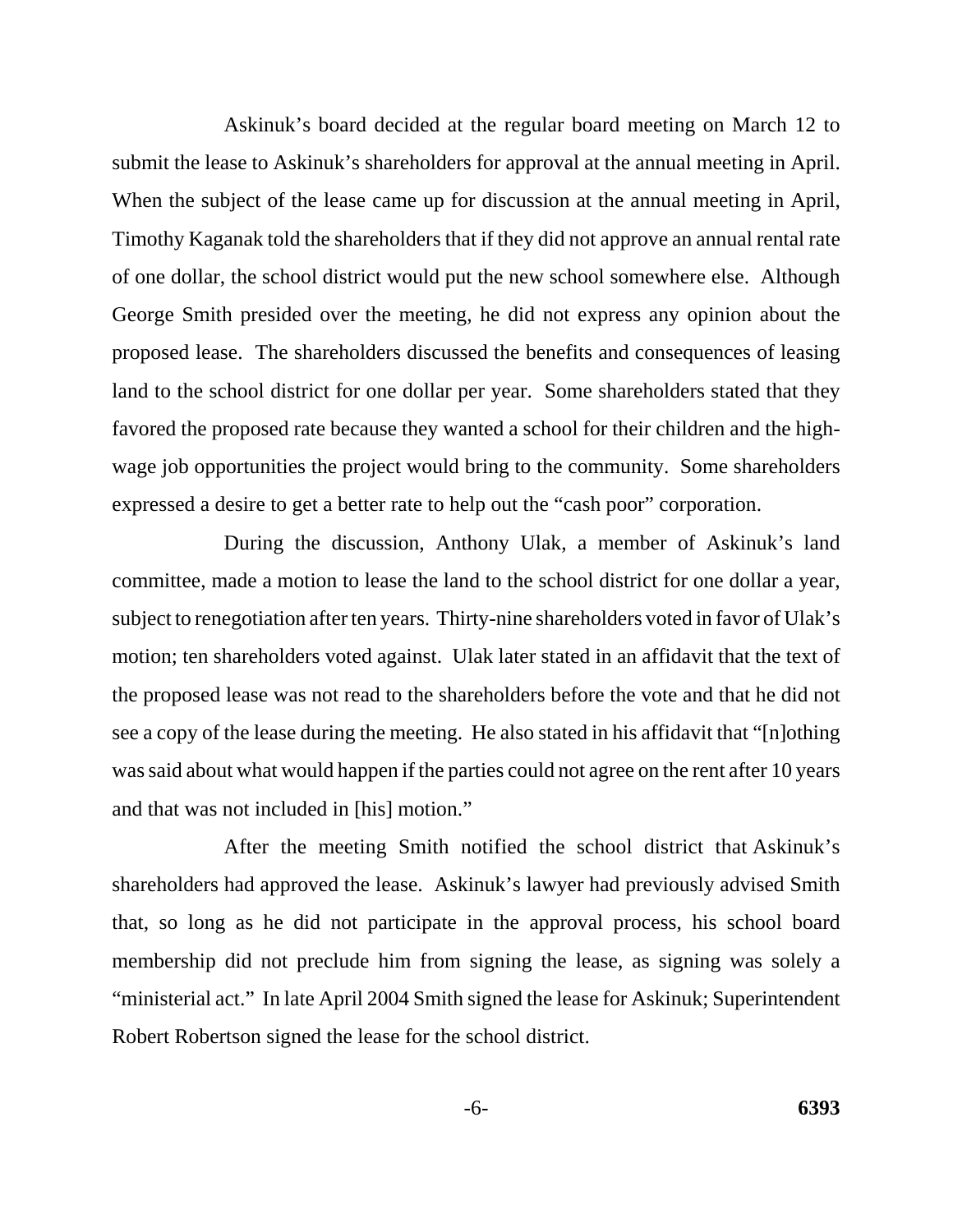## **B. Procedural History**

In August 2005 Askinuk filed a superior court complaint seeking to invalidate or reform the lease. The school district moved for partial summary judgment. Askinuk cross-moved for partial summary judgment, arguing that "the court should find that the lease signed on April 27, 2004 should be reformed to become a legal and valid contract."

In an amended complaint Askinuk asserted that: (1) internal corporate mistakes make the lease invalid; (2) the school district exerted undue influence on Askinuk's shareholders; (3) the lease results in an unconstitutional taking; and (4) the lease violates equal protection principles. The amended complaint did not alter Askinuk's request for relief. The superior court denied summary judgment to Askinuk "on each cause of action" of the amended complaint, granted summary judgment to the school district on each cause of action, ordered the case dismissed, and entered final judgment for the school district.

In May 2007 Askinuk asked the superior court to alter or amend the judgment. The superior court denied this motion.

Askinuk appeals.

# **III. DISCUSSION**

# **A. Standard of Review**

Askinuk argues that the superior court erroneously granted summary judgment to the school district. Askinuk advances multiple theories for reversal. Its most persuasive arguments concern contract formation and contract voidability. We review grants of summary judgment de novo on questions of contract formation.**<sup>1</sup>** We

**<sup>1</sup>** 

*Copper River Sch. Dist. v. Traw*, 9 P.3d 280, 283 (Alaska 2000) (citing (continued...)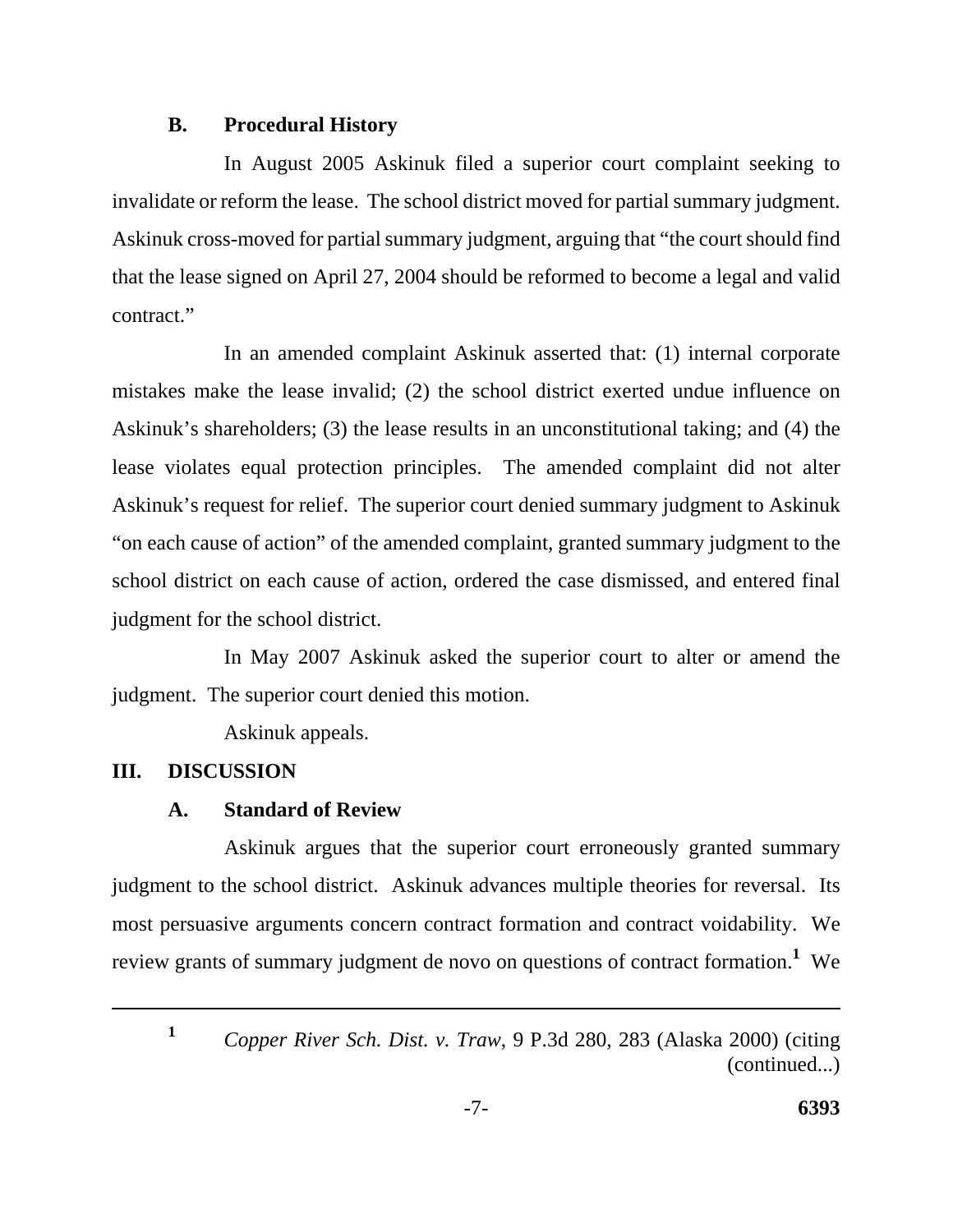will affirm a grant of summary judgment if the evidence in the record presents no genuine issue of material fact and the moving party is entitled to judgment as a matter of law.**<sup>2</sup>** On questions of law, we exercise our independent judgment.**3** We adopt the rule of law that is most persuasive in light of precedent, reason, and policy.**<sup>4</sup>**

## **B. The Superior Court Correctly Held that a Valid Lease Was Formed.**

Askinuk argues that a valid lease was never formed because: (1) George Smith lacked authority to bind the corporation, (2) neither the corporation's board nor its shareholders assented to the lease, and (3) the lease was unsupported by sufficient bargained-for consideration.

# **1. Authority to act**

Askinuk argues that the lease is void because Smith acted without authority to bind the corporation. We focus here on whether Smith had apparent authority to sign the lease for Askinuk.**<sup>5</sup>**

**1** (...continued) *Davis v. Dykman*, 938 P.2d 1002, 1006 (Alaska 1997)).

**<sup>2</sup>***Id*. at 283.

**<sup>3</sup>***Id.* (citing *Guin v. Ha*, 591 P.2d 1281, 1284 n.6 (Alaska 1979)).

**<sup>4</sup>***Id.* 

**<sup>5</sup>**Given the outcome of the apparent authority issue, we do not need to decide whether Smith had actual authority to sign the lease with the disputed default payment term. An agent acts with actual authority if, "at the time of taking action that has legal consequences for the principal, the agent reasonably believes, in accordance with the principal's manifestations to the agent, that the principal wishes the agent so to act." RESTATEMENT (THIRD) OF AGENCY § 2.01 (2006). There is insufficient evidence in the record to conclude at the summary judgment stage that Smith reasonably believed the shareholders had authorized the lease in its final form prior to his signing.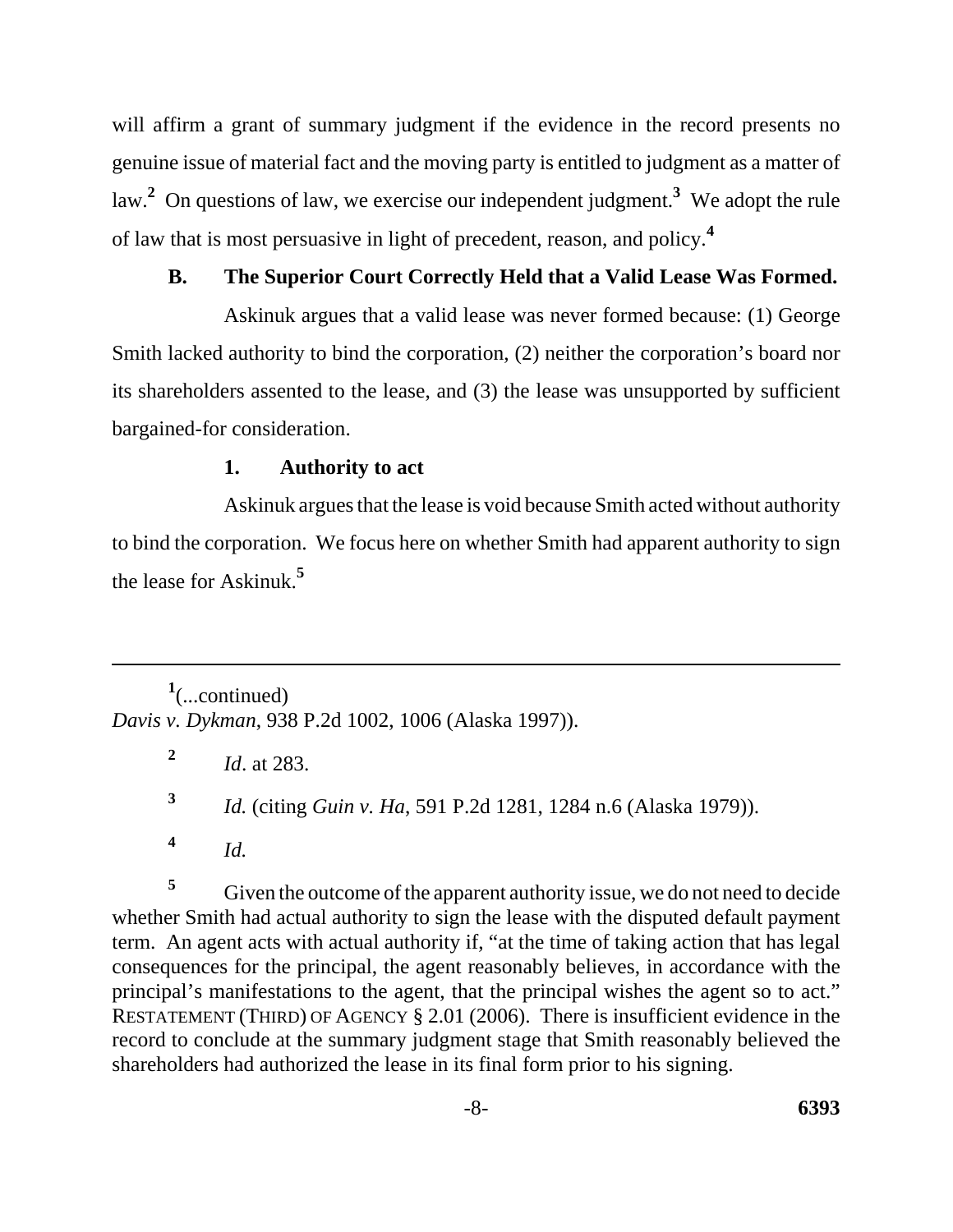Apparent authority to do an act is created as to a third person when a principal's conduct, reasonably interpreted, "causes the third person to believe that the principal consents to have the act done on his behalf by the person purporting to act for him."<sup>6</sup> Three considerations are pertinent in evaluating apparent authority: (1) the manifestations of the principal to the third party; (2) the third party's reliance on the principal's manifestations; and (3) the reasonableness of the third party's interpretation of the principal's manifestations and the reasonableness of the third party's reliance.**<sup>7</sup>**

There is no real dispute here about the first two elements. The closer question is whether it was reasonable for the school district to rely on Smith's apparent authority to sign the lease. In the official commentary to AS 10.06.020-.025 of the Alaska Corporations Code, legislative counsel recognized that a third party's belief in the real authority of a corporate agent must "go beyond the 'white heart and empty head' standard of subjective 'good faith'."**8** Nonetheless, we have held that a third party need not investigate the extent of an agent's authority or "deal only at its peril."**9** It is

**<sup>7</sup>***Id.* at 509 (citing *Cummins, Inc. v. Nelson*, 115 P.3d 536, 542 (Alaska 2005)).

8 **8** Commentary on the Alaska Corporations Code, Senate-House Joint Journal Supp. No. 9 at 17, 1987 House-Senate Joint Journal. Legislative counsel was likely referring to the "pure heart and empty head" standard of good faith applied by courts in other contexts. *See Alaska Fed. Sav. & Loan Ass'n of Juneau v. Bernhardt*, 794 P.2d 579, 583 (Alaska 1990) (quoting Schwarzer, *Sanctions Under the New Federal Rule 11- A Closer Look*, 104 F.R.D. 181, 187 (1985) ("There is no [longer] room for a pure heart, empty head defense under Rule 11.")).

**<sup>6</sup>***Anderson v. PPCT Mgmt. Sys., Inc.*, 145 P.3d 503, 509 (Alaska 2006) (quoting *City of Delta Junction v. Mack Trucks, Inc.*, 670 P.2d 1128, 1130 (Alaska 1983)).

*Sea Lion Corp. v. Air Logistics of Alaska, Inc.*, 787 P.2d 109, 117 n.3 (continued...) **9**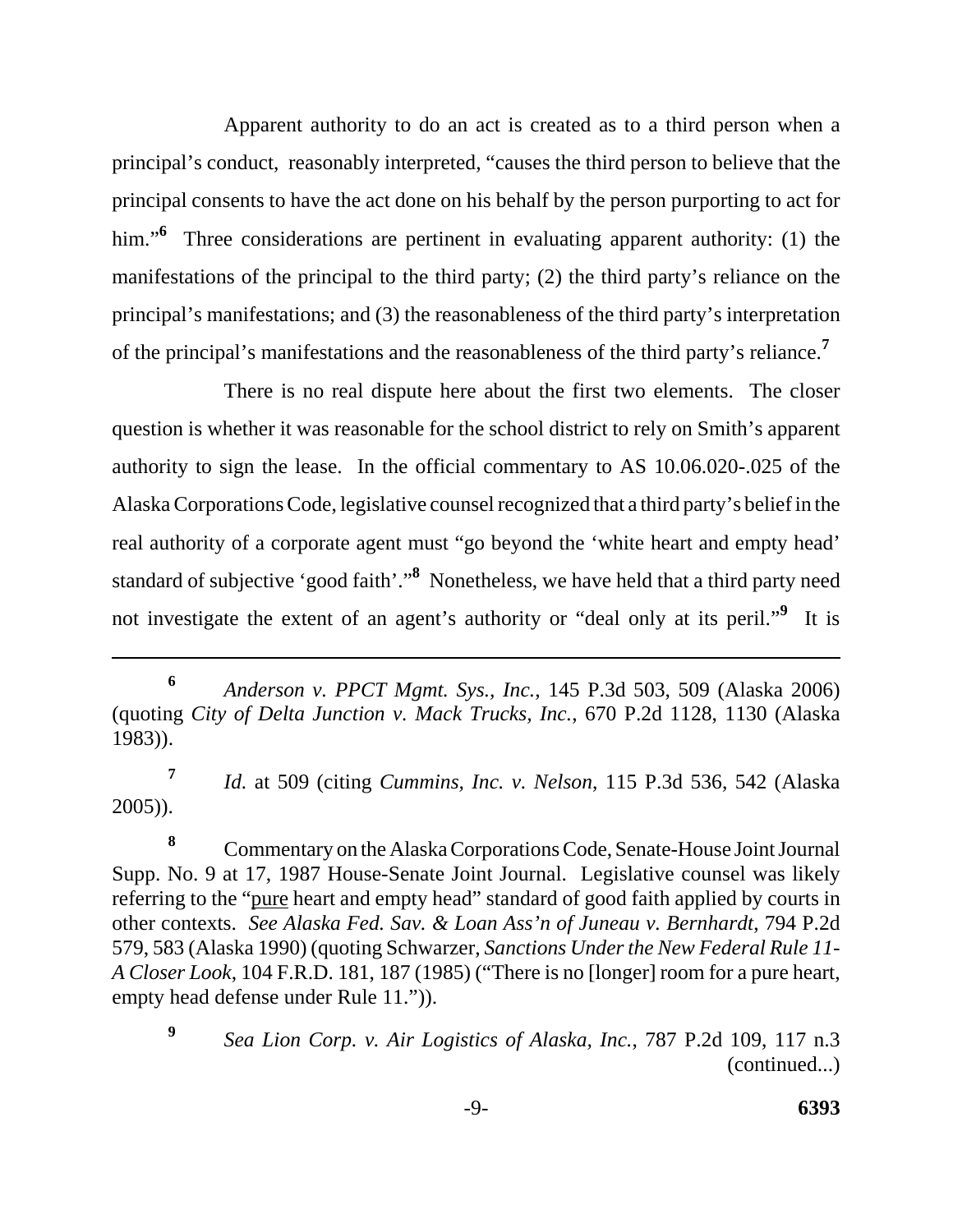undisputed here that Smith informed the school district that Askinuk's shareholders had approved the lease. There is also no evidence that any Askinuk representative said anything to the school district before Smith and Superintendent Robertson signed the lease that would have led the school district to think either that the shareholders had not approved the proposed lease or that they were uninformed of the material provisions of the lease when they voted. It is also undisputed that Askinuk held Smith out as the chair of its board of directors. There is consequently no genuine material factual dispute as to this issue — it was reasonable for the school district to believe that Askinuk had authorized Smith to sign the lease on its behalf. We accordingly conclude that Smith had apparent authority to sign the lease and bind Askinuk.

### **2. Mutual assent**

Askinuk argues that the lease is nonetheless void because Askinuk never assented to all of its terms, most particularly the provision in Section IV stating that the annual payment rate would remain one dollar if the parties could not agree on a different amount after renegotiation. Askinuk argues that because neither its board of directors nor its shareholders ever approved this provision in Section IV, the corporation never assented to its terms. Although the shareholders approved a rental rate of one dollar per year, subject to renegotiation after ten years, Askinuk argues that the lease was not made available to the shareholders and that the "motion voted on made no mention of Section IV or its terms." Askinuk implicitly argues that the shareholders did not know and could not have known that the rental rate would remain at one dollar per year if a different rate could not be agreed upon after renegotiation.

**<sup>9</sup>** (...continued)

<sup>(</sup>Alaska 1990) (holding corporation liable on contract despite agent's lack of authority to bind the corporation because board of directors ratified contract).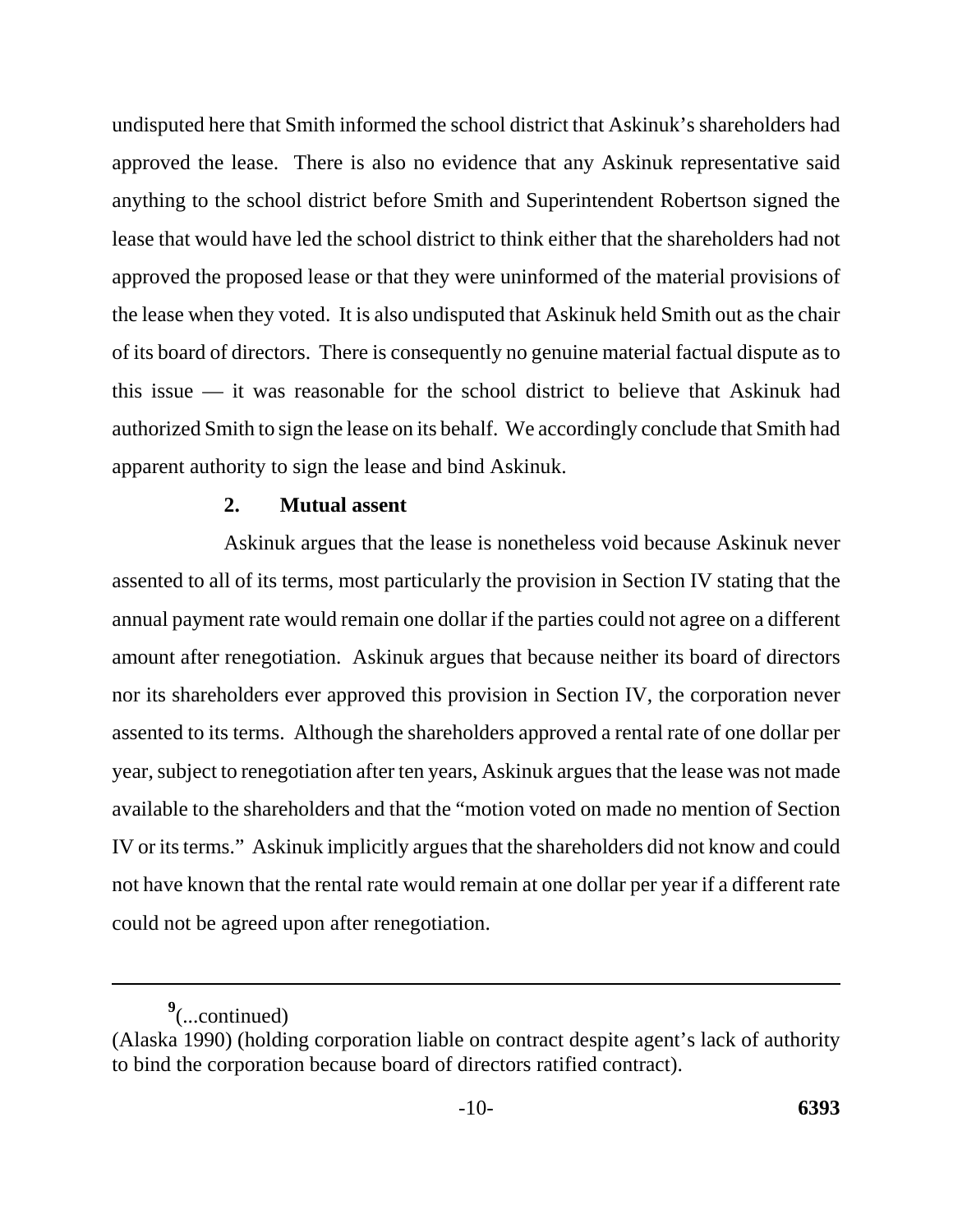Askinuk contends that the formation of a contract requires both an offer that includes all "essential terms" and an unequivocal acceptance of the same terms by the offeree. Askinuk assumes that the provision that the rental rate would remain the same absent contrary agreement was an "essential term."

It is unnecessary to consider here whether this provision was an essential term. Because we conclude that the superior court was correct in holding that AS 10.06.020 prevents Askinuk from prevailing on this argument, it is irrelevant whether the shareholders, when they voted at the annual meeting, were ignorant of specific lease terms even if those terms were "essential." Alaska Statute 10.06.020 prevents a corporation from avoiding its contractual liability in certain circumstances, stating that

> [a] limitation upon the powers of the shareholders, officers, or directors, or the manner or exercise of their powers, contained in or implied by the articles of incorporation, bylaws, or action of the board, or by AS 10.06.605 - 10.06.678 or 10.06.705 - 10.06.788 or by a shareholders' agreement may not be asserted as between the corporation or a shareholder and a third person . . . .

The official commentary to section .020 states that it was intended to apply in situations in which actual authority is lacking.**10** The commentary explains that if apparent authority to enter a contract is present, "the third party acquires the full liability of the betrayed corporate principal upon the executory terms of the unauthorized agreement."**<sup>11</sup>** We concluded above that George Smith had apparent authority to enter into the contract

<sup>&</sup>lt;sup>10</sup> Commentary on the Alaska Corporations Code, Senate-House Joint Journal Supp. No. 9 at 16, 1987 House-Senate Joint Journal.

 $11$ *Id.*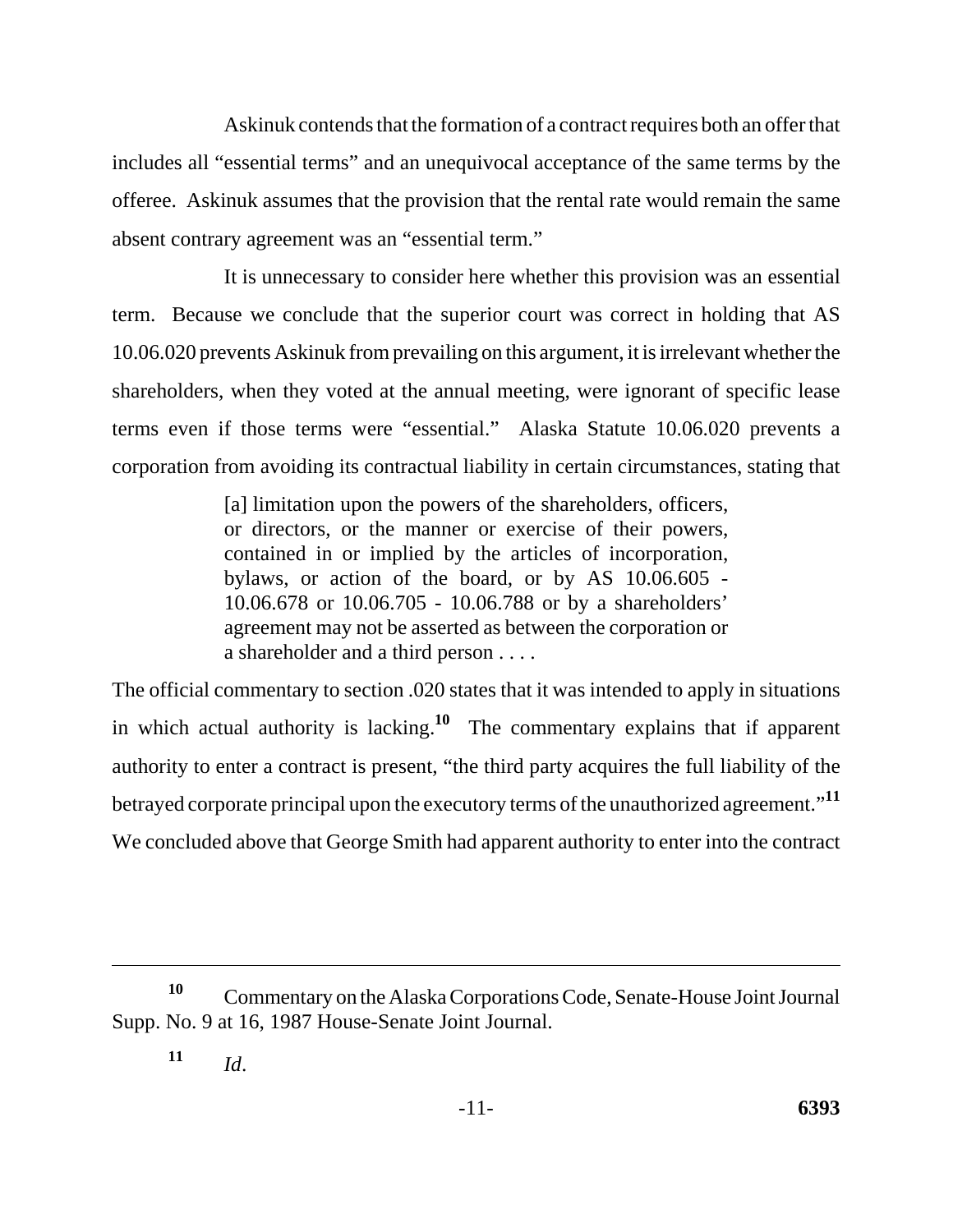on behalf of Askinuk.**12** Alaska Statute 10.06.020 therefore precludes Askinuk from avoiding its contract on the basis that the directors arguably failed to observe internal requirements for corporate action by neglecting to inform the shareholders of the disputed provision before they voted.**<sup>13</sup>**

Askinuk argues that AS 10.06.020 does not bar its mutual assent argument because the lease was not signed by two Askinuk corporate officers, as Askinuk contends AS 10.06.483(d) requires.**14** Alaska Statute 10.06.483(d) restricts a corporation's ability to contest the validity of a contract signed by two specified officers:

> Subject to the provisions of AS 10.06.020, a note, mortgage, evidence of indebtedness, contract, conveyance, or other instrument in writing, and an assignment or endorsement of these, executed or entered into between the corporation and another person, if signed by two individuals, one of whom is the chairman of the board, the president, or a vice-president and the other of whom is the secretary, an assistant secretary, the treasurer, or an assistant treasurer of the corporation, is not invalidated as to the corporation by a lack of authority of the signing officers in the absence of actual knowledge on the

**<sup>12</sup>***See* Part III.B.1.

**<sup>13</sup>**Askinuk also argues that Smith failed to abide by a provision in the corporation's bylaws that required contracts to be signed by two officers. This argument is also foreclosed by AS 10.06.020.

**<sup>14</sup>**Askinuk makes a similar argument with respect to AS 10.06.015. That section governs situations in which a claim of *ultra vires* may "affect the rights of third parties who have dealt with a corporate entity." Commentary on the Alaska Corporations Code, Senate-House Joint Journal Supp. No. 9 at 14, 1987 House-Senate Joint Journal. A transaction is *ultra vires* when it is "beyond the powers of the corporation as those powers are conferred by law and the terms of the articles of incorporation." *Id.* Because there was no showing that Askinuk was prohibited by law or its articles from leasing its land, or from doing so on the disputed terms, the transaction at issue here was not *ultra vires*. AS 10.06.015 is accordingly irrelevant.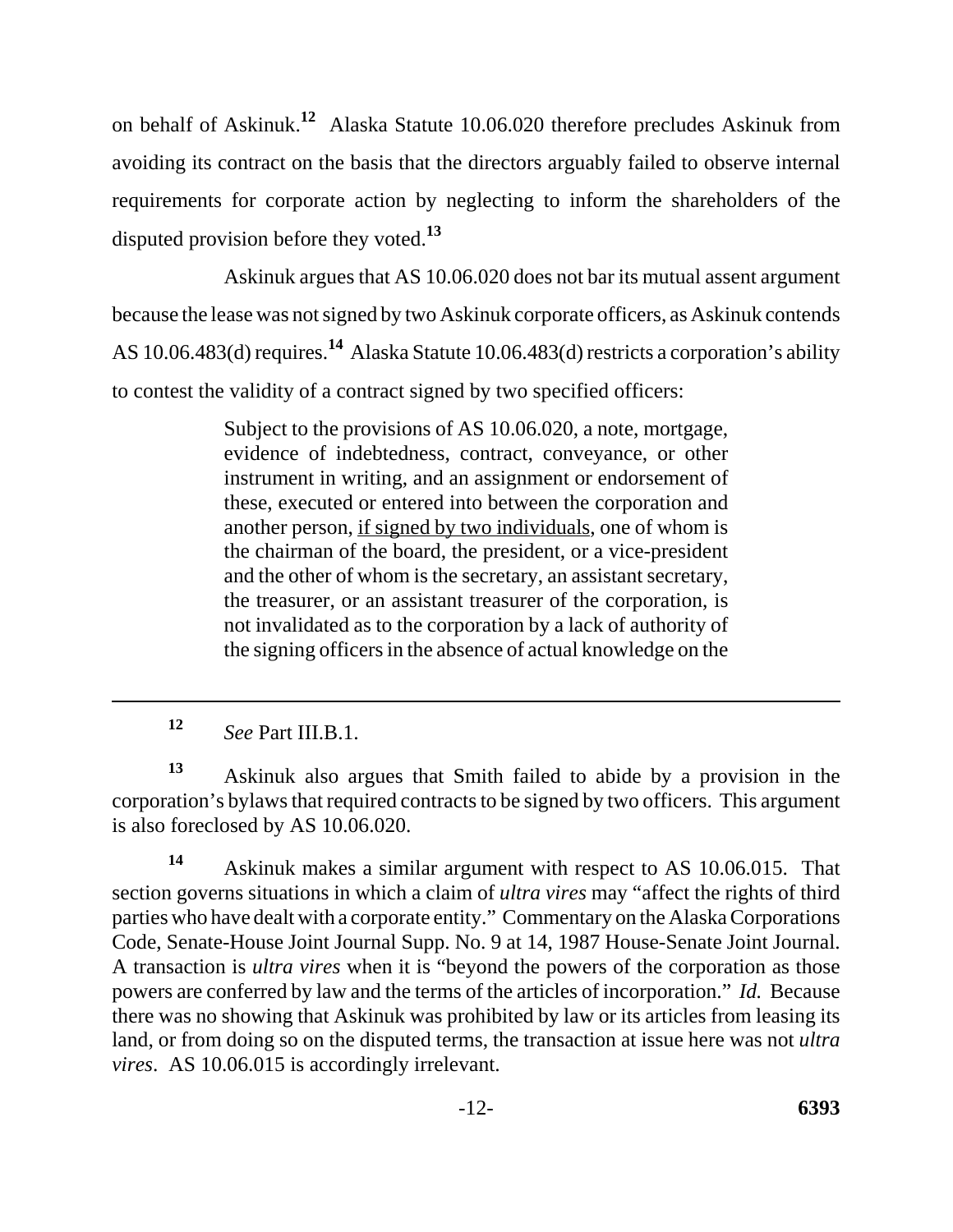part of the other person that the signing officers had no authority to execute the instrument.<sup>[15]</sup>

The school district argues that Askinuk failed to preserve its argument as to the application of subsection .483(d). As a general rule, we will not consider arguments first raised on appeal.**16** Because Askinuk did not raise its subsection .483(d) argument in the superior court, it has not been preserved.

In any event, we are unpersuaded by Askinuk's contention. It is not likely the legislature intended subsection .483(d) to limit the application of section .020. Instead, the legislative history shows that subsection .483(d) was intended to "eliminate the possibility of the corporation successfully contesting liability,"**17** by providing a "strategy by which a third party can preclude a corporate principal's denial of the authority of an officer as agent."**18** Subsection .483(d) does not impose a two-signature requirement for all corporate contracts; rather it ensures greater security for third parties who contract with corporations when the two-signature standard has been met. When the two-signature standard has been satisfied, subsection .483(d) prevents a corporation from avoiding contractual liability unless the third party had actual knowledge that authority to bind the corporation was lacking.**<sup>19</sup>**

**<sup>16</sup>***Hoffman Constr. Co. of Alaska v. U.S. Fabrication & Erection, Inc.*, 32 P.3d 346, 355 (Alaska 2001) (citing *Frost v. Ayojiak*, 957 P.2d 1353, 1355-56 (Alaska 1998)).

<sup>17</sup> Commentary on the Alaska Corporations Code, Senate-House Joint Journal Supp. No. 9 at 19, 1987 House-Senate Joint Journal.

**<sup>18</sup>***Id*. at 113 (emphasis added).

**<sup>19</sup>**AS 10.06.483(d).

**<sup>15</sup>**AS 10.06.483(d) (emphasis added).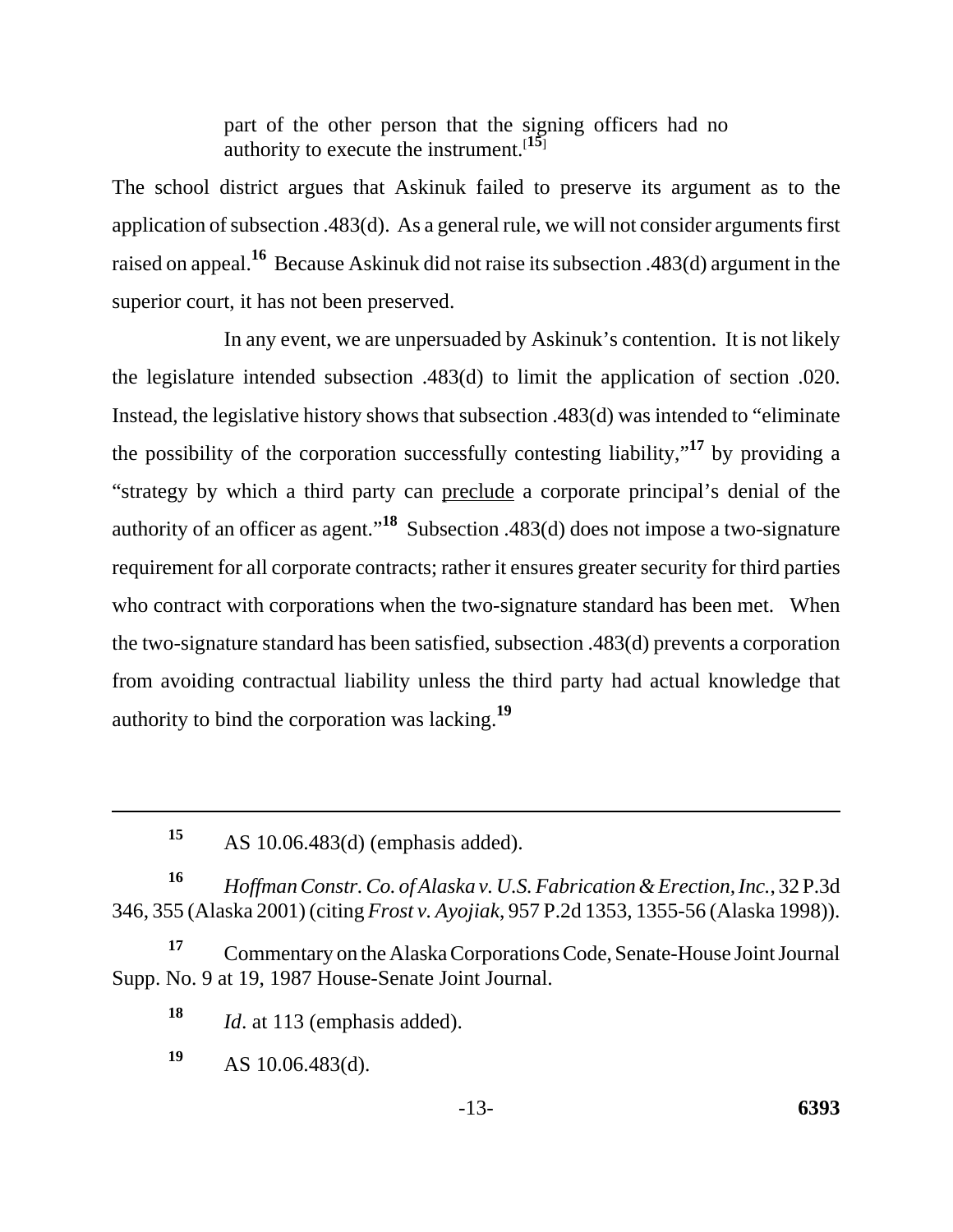The superior court therefore did not err in granting summary judgment to the school district on the issue of mutual assent.

# **3. Consideration**

Askinuk also argues that the lease lacks bargained-for consideration because "[t]here is no evidence that Askinuk ever bargained for the 'peppercorn' o[f] 'legal detriment' of \$1.00 per year; they bargained for just compensation." It similarly argues that the school district's promise to renegotiate the lease is illusory and cannot be consideration because the lease's renegotiation provision does not provide a definite and specific rental rate and because the renegotiation provision is not "easily enforceable."

The superior court determined that the renegotiation provision is not illusory and that the lease is supported by adequate consideration.**<sup>20</sup>**

<sup>20</sup> The superior court addressed Askinuk's illusory promise argument as follows:

> Askinuk claims that the renegotiation clause of the lease renders the contract illusory. The phrase illusory promise means "words in a promisory form that promise nothing." An illusory promise is not a promise at all and cannot act as consideration; therefore no contract is formed. Cordry v. Vanderbilt Mortgage & Finance, Inc., 445 F.3d 1106, 1110 (8th Cir. 2006), *quoting* Corbin on Contracts § 5.28 (rev. ed. 1995). A good example of an illusory promise is a contract that says I will pay five dollars for the bike unless I choose not to. Alaska courts have found that satisfaction clauses, which appear to give one side of a contract the incentive to act in bad faith, are not illusory because the courts "read them to require the exercise of honest judgment and good faith." Kennedy Associates, Inc. v. Fischer, 667 P.2d 174, 180 (Alaska 1983).

> Askinuk argues that Section IV of the lease creates an illusory promise with this clause: "However, in the event both

> > (continued...)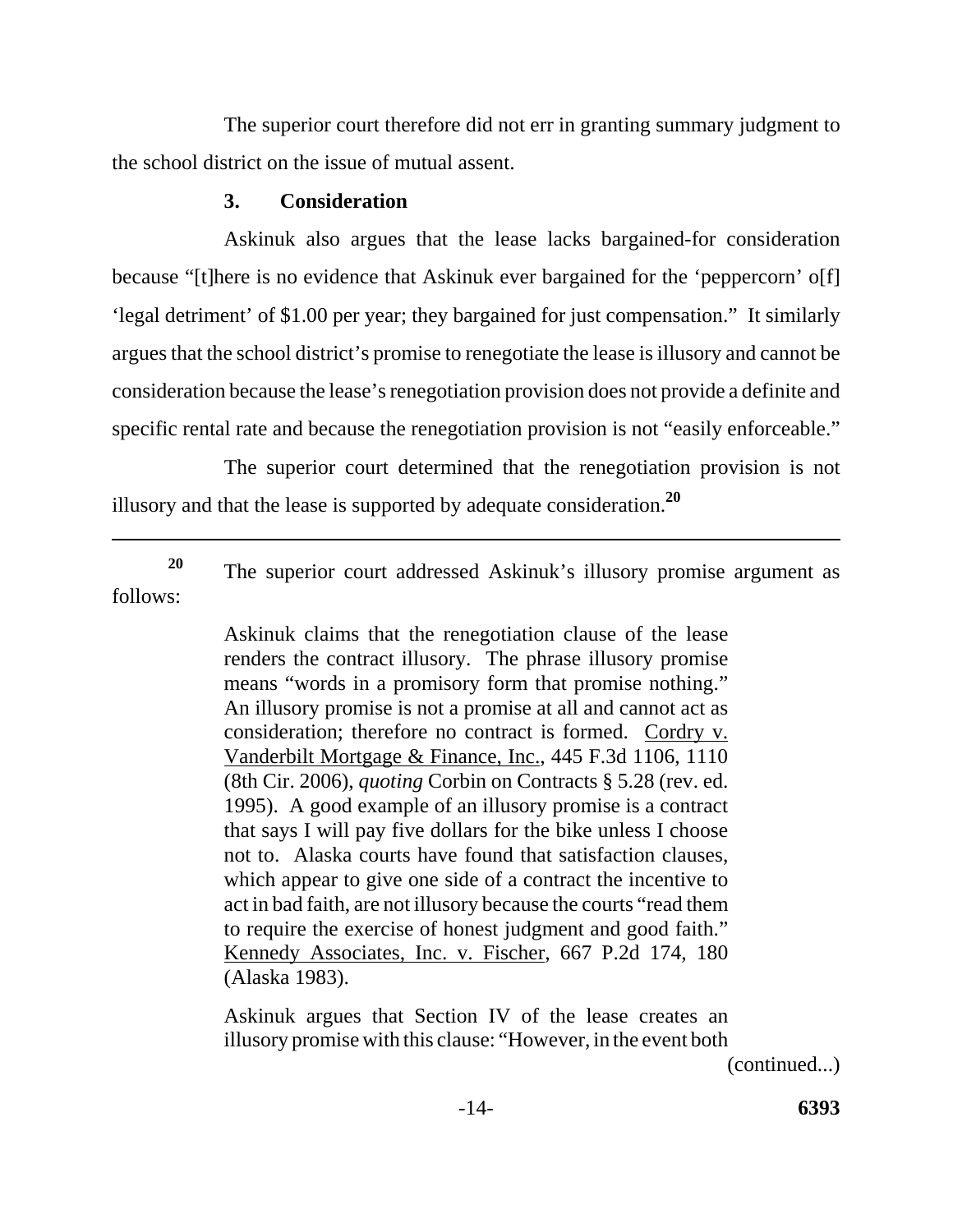We have held that "[t]o constitute consideration, a performance or a return promise must be bargained for . . . . A performance or return promise is bargained for if it is sought by the promisor in exchange for his promise and is given by the promisee in exchange for that promise."**21** Here Askinuk promised to lease land to the school district and the school district promised to pay one dollar per year to lease the land solely for "public school purposes"; the lease implicitly contemplated construction and operation of a new school in the village. This exchange provided sufficient bargained-for consideration, apart from the payment rate.

Moreover, Askinuk's argument that the renegotiation provision is "illusory and cannot constitute consideration" is unpersuasive. Illusory promises are those that

**<sup>20</sup>**(...continued)

parties cannot reach mutual agreement on this section the sum of \$1.00 per year payment shall be the amount that will remain in effect until such an agreement can be reached." This clause does not make the promise to renegotiate illusory even though it does put the District in a much stronger negotiating position. Like in Kennedy Associates, a promise to renegotiate assumes that the renegotiation will happen in good faith even though the District is given much more power in the negotiation through the Section IV clause. The District still must renegotiate after 10 years and, by the covenant of good faith and fair dealing, it must enter those negotiations in good faith. Section IV of the lease provides a promise the District will renegotiate and it is required by law to renegotiate in good faith. As a matter of law, this is not an empty promise. There is no issue of material fact as to illusory promise. The court grants the District summary judgment on the illusory promise claim. This implicitly denies Askinuk's summary judgment claim.

**<sup>21</sup>***Reust v. Alaska Petroleum Contractors, Inc.*, 127 P.3d 807, 811 n.4 (Alaska 2005) (quoting RESTATEMENT (SECOND) OF CONTRACTS § 71 (1981)).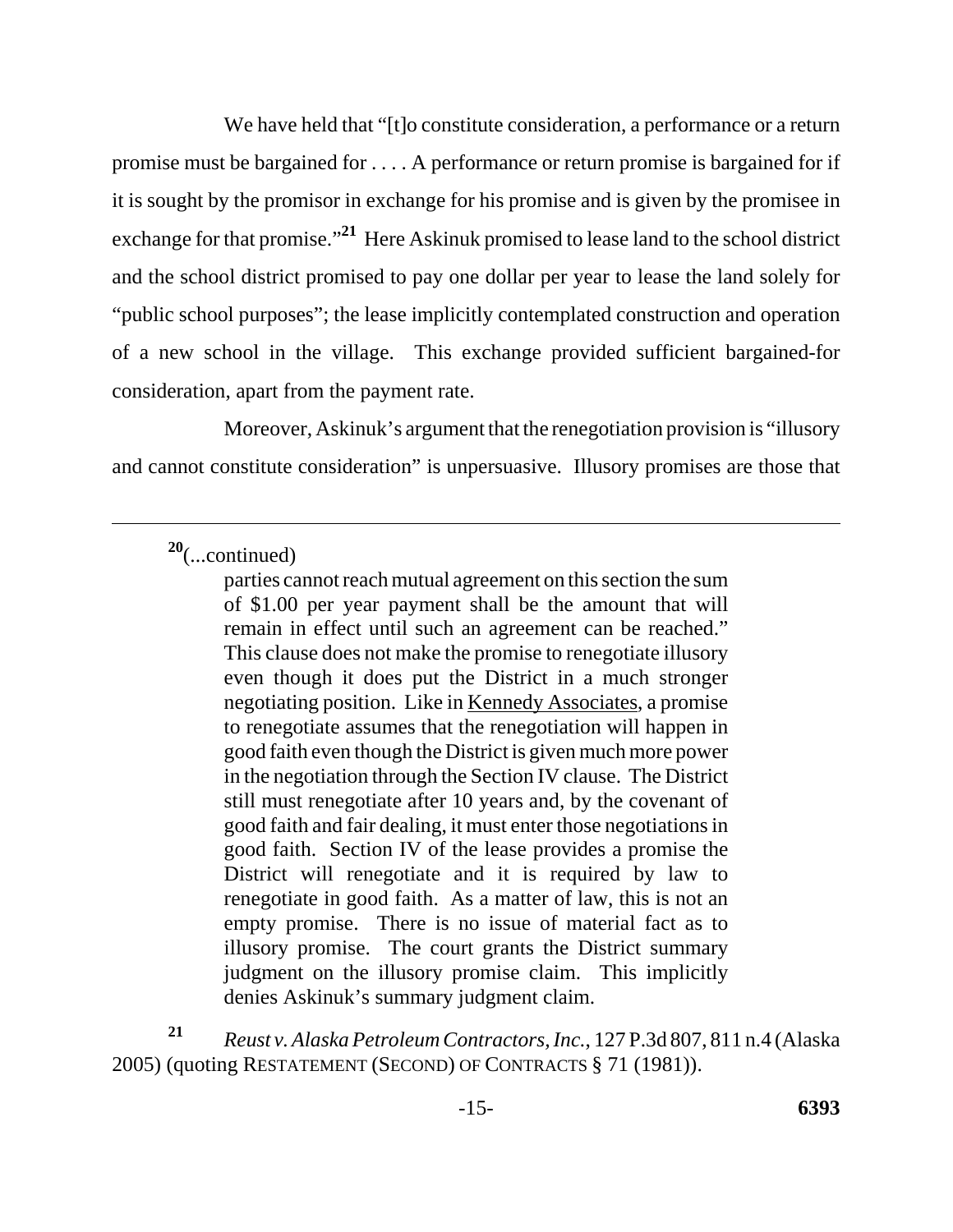"by their terms make performance entirely optional with the 'promisor'."**22** The renegotiation provision requires the parties to renegotiate the payment term in ten years and provides that "in the event both parties cannot reach mutual agreement on [the payment term] the sum of \$1.00 per year payment shall . . . remain in effect until such an agreement can be reached." Because the covenant of good faith and fair dealing is implied in all contracts in Alaska,**23** this provision is not illusory. The covenant prevents each party from doing anything that will injure the right of the other to receive the benefits of the agreement.**24** Askinuk can therefore rely on the school district's express promise to renegotiate the rate and its implied promise to renegotiate in good faith. The superior court did not err in granting summary judgment to the school district on this issue.

## **C. The Superior Court Correctly Held that the Lease Was Enforceable.**

Askinuk alternatively argues that the lease is unconscionable and is therefore not enforceable. It also argues that the lease does not accurately reflect the parties' true mutual intention.

**<sup>23</sup>***Casey v. Semco Energy Inc*., 92 P.3d 379, 384 (Alaska 2004) (citing *Ellingstad v. State, Dep't of Natural Res.*, 979 P.2d 1000, 1009 (Alaska 1999)).

**<sup>24</sup>***Ellingstad*, 979 P.2d at 1009 (citing *Guin v. Ha*, 591 P.2d 1281, 1291 (Alaska 1979)).

**<sup>22</sup>**RESTATEMENT (SECOND) OF CONTRACTS § 77 cmt. a (1981).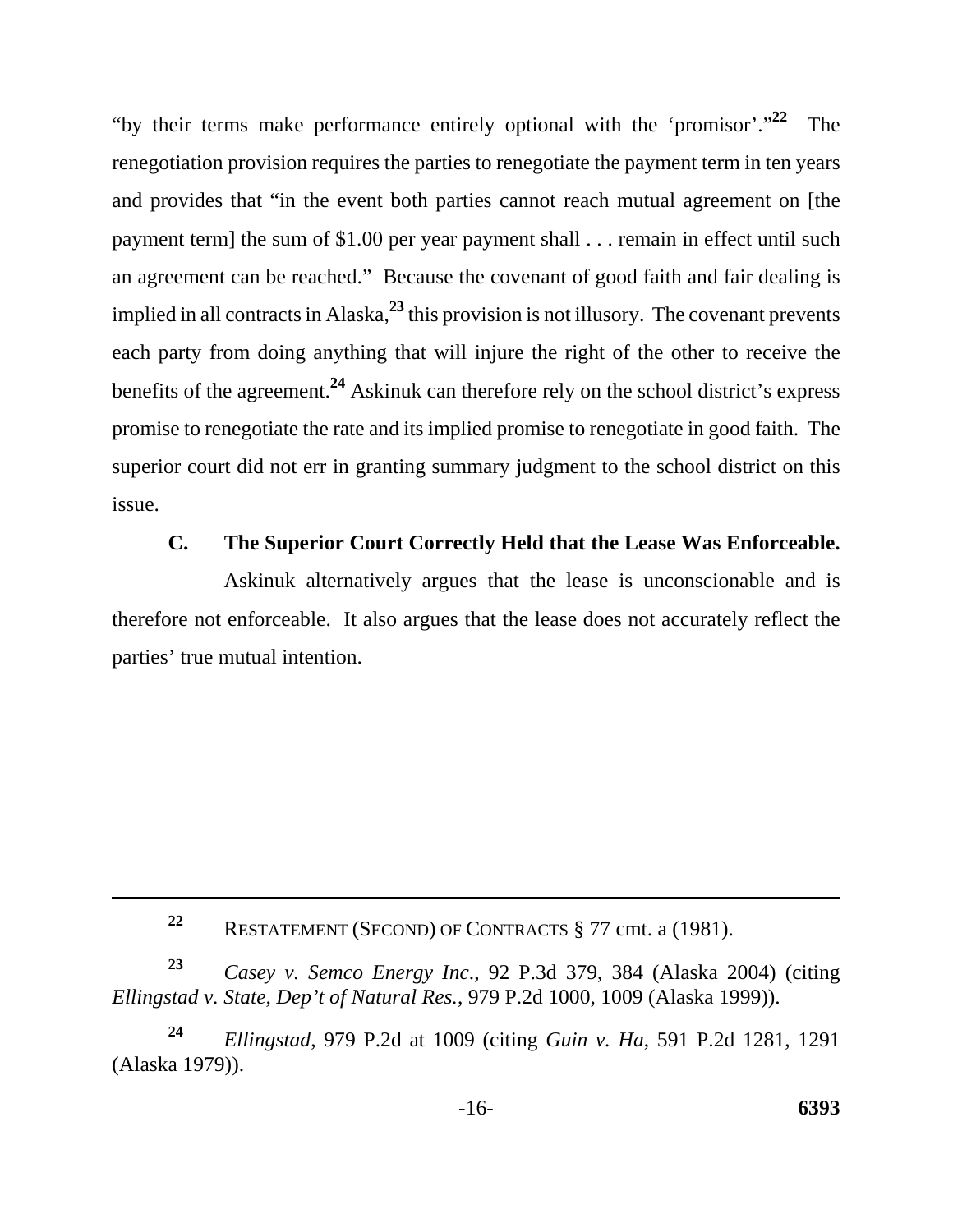### **1. Unconscionability**

Quoting the Restatement (Second) of Contracts, section 208, comment b,**<sup>25</sup>** Askinuk first argues that the lease is unconscionable because it reflects a bargain that "no man in his senses and not under delusion would make on the one hand, and as no honest and fair man would accept on the other." Askinuk contends that there was a "vast disparity of bargaining power" between Askinuk and the school district in terms of their available resources and the experience and educational background of their representatives. The fact that it was represented by counsel is immaterial, Askinuk argues, because its attorney was not present at the critical meetings at which the lease was discussed, notably the annual shareholder's meeting. Askinuk implicitly argues that its shareholders were coerced to approve the one-dollar-per-year rental rate because of Kaganak's "threats" that there would be no new school otherwise.

We have relied on the Restatement approach in the past when applying the doctrine of unconscionability.**26** The Restatement does not provide a concise definition of what makes a contract or term unconscionable and instead states that "[t]he determination that a contract or term is or is not unconscionable is made in the light of its setting, purpose and effect."**27** Although inadequacy of consideration "does not of itself invalidate a bargain," the Restatement provides that a "gross disparity in the values exchanged may be an important factor in a determination that a contract is

**<sup>26</sup>***Helstrom v. North Slope Borough*, 797 P.2d 1192, 1199 (Alaska 1990) (citing *Vockner v. Erickson*, 712 P.2d 379, 381-83 (Alaska 1986)).

**<sup>25</sup>**RESTATEMENT (SECOND) OF CONTRACTS § 208 cmt. b (1981).

**<sup>27</sup>**RESTATEMENT (SECOND) OF CONTRACTS § 208 cmt. a (1981).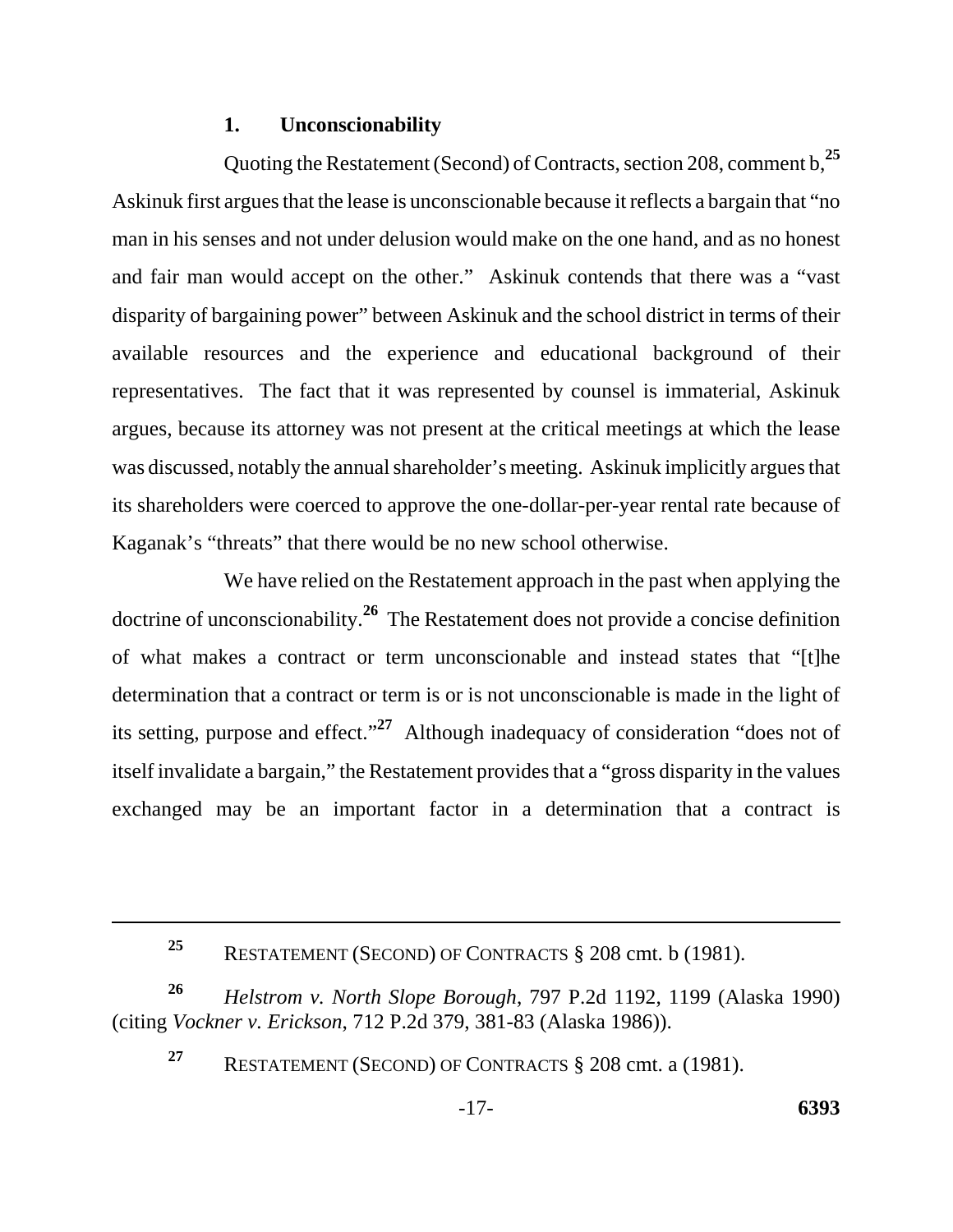unconscionable."<sup>28</sup> A contract or a contractual term is "not unconscionable merely because the parties to it are unequal in bargaining position, nor even because the inequality results in an allocation of risks to the weaker party."**29** But we have also held that unconscionability may exist if the circumstances indicate a "vast disparity of bargaining power coupled with terms unreasonably favorable to the stronger party."**<sup>30</sup>**

The superior court held that the lease in this case was not unconscionable. It concluded that, because Askinuk was represented by counsel and was experienced in the art of negotiation, no disparity of bargaining power was present. The court explicitly noted that the school district had leased land for public school purposes from four other entities on terms that were similar to those in Askinuk's lease.**31** Each of those other four leases had a term of fifty-five years (with the additional option of two ten-year renewals) and a rental rate of one dollar per year. None of the leases contained a provision that the rental rate was subject to renegotiation after ten years. The superior court concluded that the fact that Askinuk was able to negotiate a renegotiation provision demonstrated that there was no disparity of bargaining power between it and the school district.

Askinuk has not demonstrated that the superior court's conclusion was erroneous. We are unconvinced that there was a "disparity of bargaining power" even though Askinuk's attorney was not present when the lease was discussed and eventually

<sup>29</sup> Vockner, 712 P.2d at 382 (quoting RESTATEMENT (SECOND) OF CONTRACTS § 208 cmt. d (1981)).

**<sup>30</sup>***OK Lumber Co. v. Alaska R.R. Corp.*, 123 P.3d 1076, 1081 n.17 (Alaska 2005) (quoting *Municipality of Anchorage v. Locker*, 723 P.2d 1261, 1265-66 (Alaska 1986)).

**<sup>31</sup>**The four entities were Pilot Station, Inc., Sea Lion Corporation, the City of Kotlik, and Swan Lake Corporation.

**<sup>28</sup>***Id*. at cmt. c.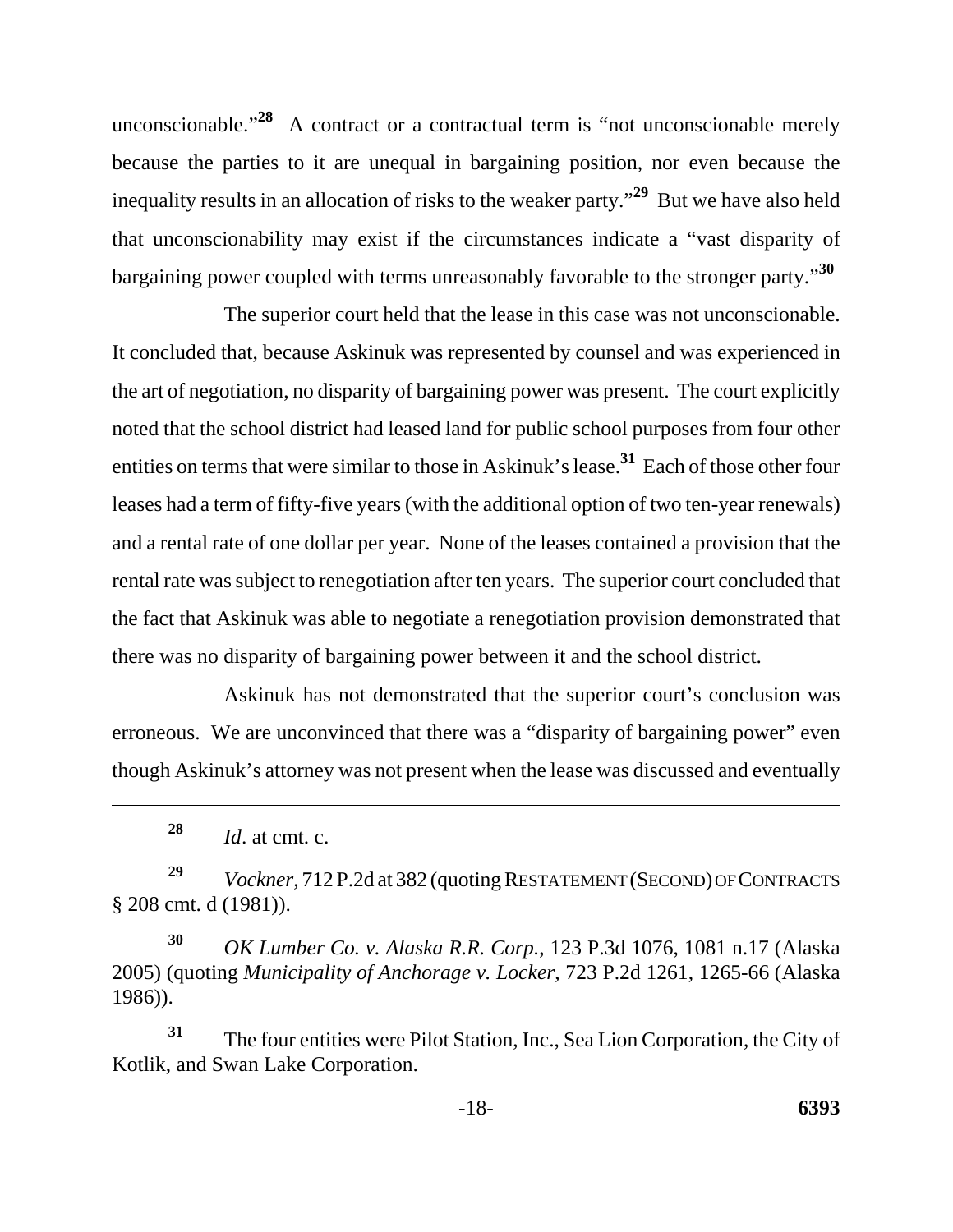approved by the shareholders. Askinuk and its shareholders had access to legal advice throughout the negotiation process and could have availed themselves of their attorney's advice at any time.**32** We are also unpersuaded by Askinuk's contention that the shareholder vote was coerced or that the lease is so one-sided on its face as to render it unconscionable. The shareholders had a meaningful choice whether or not to enter into the lease and could have refused. While the payment rate is no doubt minimal, the evidence suggests that the shareholders' ultimate decision was not motivated by how much the district was to pay annually. Before voting to approve an annual rental rate of one dollar, some of the shareholders discussed how they wanted not only a new school for their children but the high-wage job opportunities the lease would bring into the community. We accordingly cannot conclude that the lease — or any one term within it — is unconscionable in light of its setting, purpose, and effect.

Askinuk also argues that the lease is unconscionable because George Smith sat on the boards of both the school district and Askinuk and allegedly drafted the offending "in the event that both parties cannot reach mutual agreement" language in the amended Section IV.

**<sup>32</sup>**The dissent similarly argues that "no comfort can be taken from the fact that Askinuk was represented by counsel" because the cautionary legal advice the attorney gave was communicated only to Smith and not to the shareholders or other board members. (Slip Op. at 25) But three of the disinterested board members and one member of the land committee were aware of Askinuk's attorney's negative opinions regarding the original proposed lease agreement. The minutes from a joint meeting of Askinuk's board of directors and its land committee indicate that the participants had read the letter Askinuk's attorney sent the board in October 2003. The letter explained that the lease as it was then written contemplated that Askinuk would "give away" some of its "principal asset" for what was effectively seventy-five years. That the board may not have been apprised of later correspondence which largely reiterated these observations is of little significance, in our view.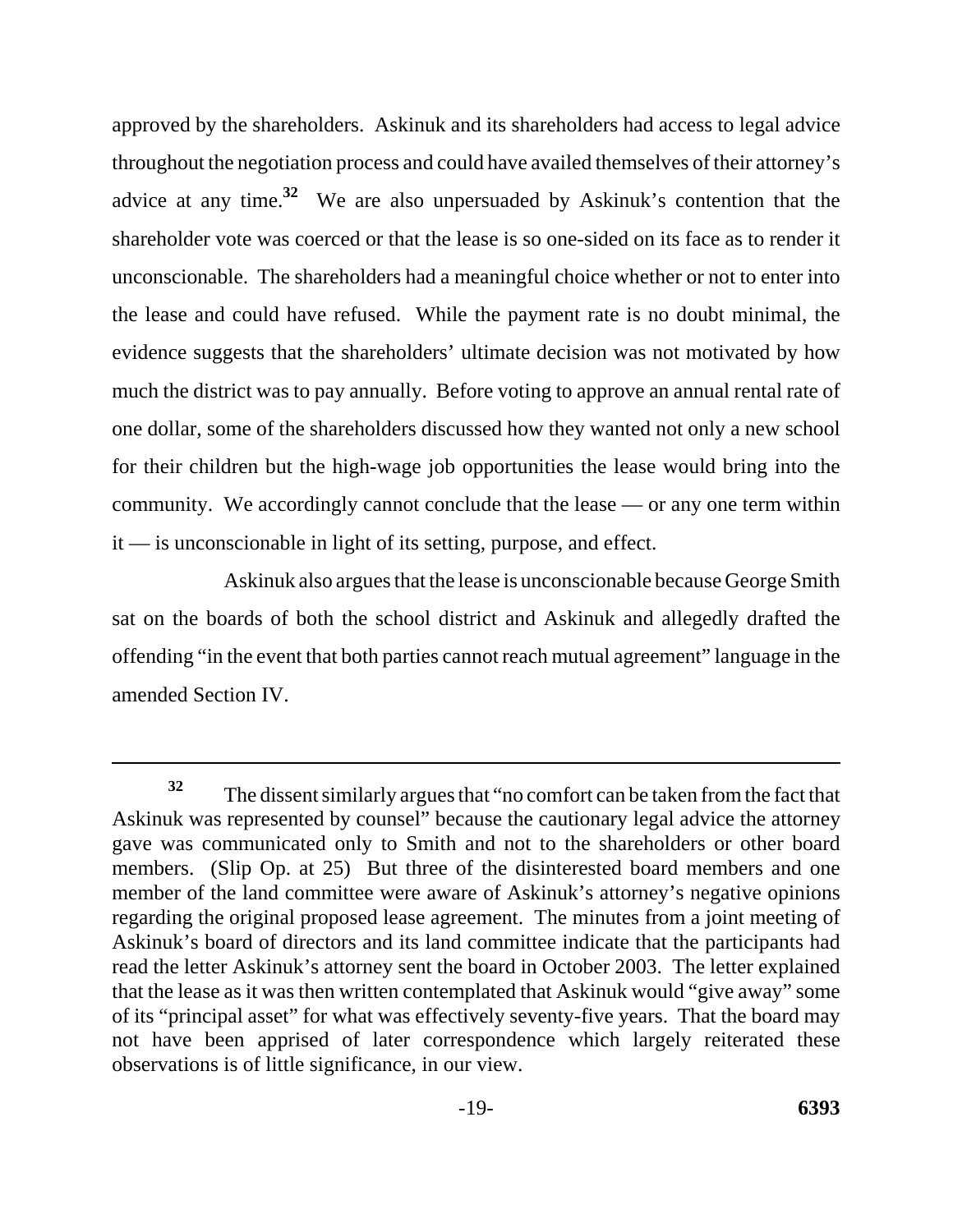Transactions between entities with interlocking directorates may be voidable in certain situations if the common directors participate in the decision to enter into the transaction.**33** But the mere fact that the directorates of two contracting entities overlap does not make any transaction between them voidable if the shareholders, not the board of directors, voted to approve the transaction. Even assuming Smith drafted the language to which Askinuk now objects, the lease in its final form was available to the shareholders before they voted to approve it. Askinuk has not alleged that Smith or anyone else would not have provided the actual lease had the shareholders wanted to see it.

A contract or other transaction between a corporation and a corporation or association of which one or more directors of the corporation are directors is neither void nor voidable because the director or directors are present at the meeting of the board that authorizes, approves, or ratifies the contract or transaction, if the material facts of the transaction and the director's other directorship are fully disclosed or known to the board and the board authorizes, approves, or ratifies the contract or transaction in good faith by a sufficient vote without counting the vote of the common director or directors or the contract or transaction is approved by the shareholders in good faith.

AS 10.06.478(c) implies that transactions between entities with interlocking directorates may be void or voidable if they were approved by board action, a common director was present when the board approved the transaction, and neither of the two safeguarding conditions were met.

**<sup>33</sup>**AS 10.06.478(c) governs the voidability of interlocking-directorate transactions approved by an entity's board of directors. According to subsection .478(c), such transactions will not be void or voidable solely because a common director was present when the board authorized the transaction if: (1) the board votes in good faith to authorize the transaction after having been informed of all material facts, or (2) the shareholders approve the transaction in good faith. AS 10.06.478(c) provides: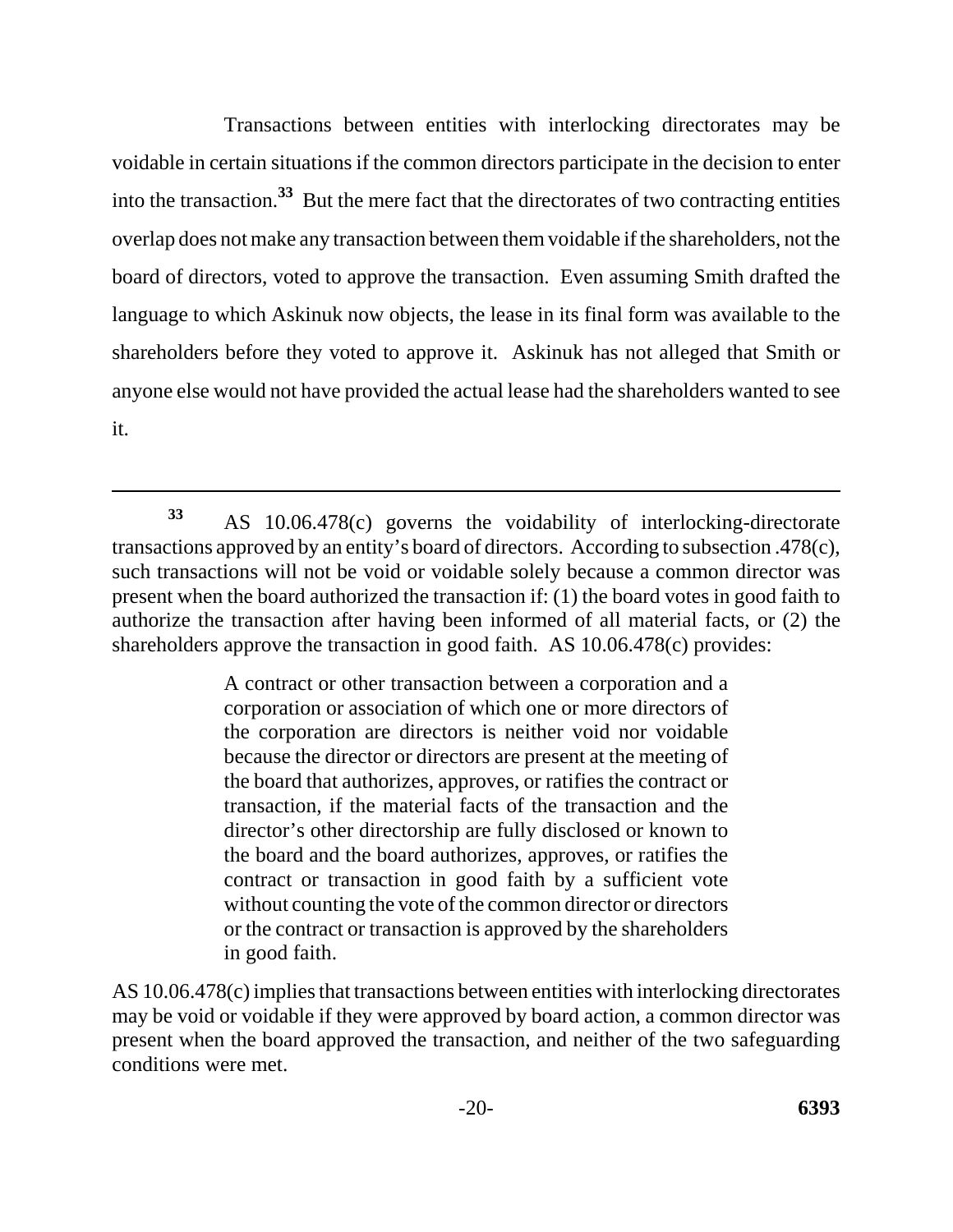We accordingly hold that the superior court did not err in concluding that the lease was not unconscionable.

## **2. Mistake**

Askinuk argues that the lease does not accurately reflect the true mutual intention of the parties, and that reformation is consequently appropriate. The superior court held that reformation was not an appropriate remedy.

The equitable remedy of reformation is available only in certain well-defined circumstances.**34** These circumstances include situations involving mistake of fact, fraud, or mutual mistake, or situations in which "a party executes a written instrument knowing the intention of the other party as to the terms to be embodied therein, and knowing that the writing does not accurately express that intention."**35** A party seeking reformation must prove the elements of reformation by clear and convincing evidence.**36** Askinuk seems to base its reformation argument on a theory of unilateral mistake.

**<sup>34</sup>***Ahwinona v. State*, 922 P.2d 884, 887 n.3 (Alaska 1996) (stating contract reformation "is the proper remedy where it is alleged that the instrument does not conform to the actual intentions of the parties" (quoting *D.M. v. D.A.*, 885 P.2d 94, 96 (Alaska 1994))).

**<sup>35</sup>***Id*. at 887 n.3 (quoting *Lathrop Co. v. Lampert*, 583 P.2d 789, 790 (Alaska 1978)); *see* RESTATEMENT (SECOND) OF CONTRACTS § 155 cmt. a (1981) ("[R]eformation is available when the parties, having reached an agreement and having then attempted to reduce it to writing, fail to express it correctly in the writing."); *see also Fireman's Fund Mortgage Corp. v. Allstate Ins. Co.*, 838 P.2d 790, 797 (Alaska 1992) ("Traditionally, reformation is a tool courts use to correct what are essentially errors in the drafting of a contract so as to conform the written agreement to the 'clear intention of the parties.' " (citing *Oaksmith v. Brusich*, 774 P.2d 191, 197 (Alaska 1989))).

**<sup>36</sup>***Adams v. Adams*, 89 P.3d 743, 752 (Alaska 2004) (citing *Voss v. Brooks*, 907 P.2d 465, 468 (Alaska 1995)).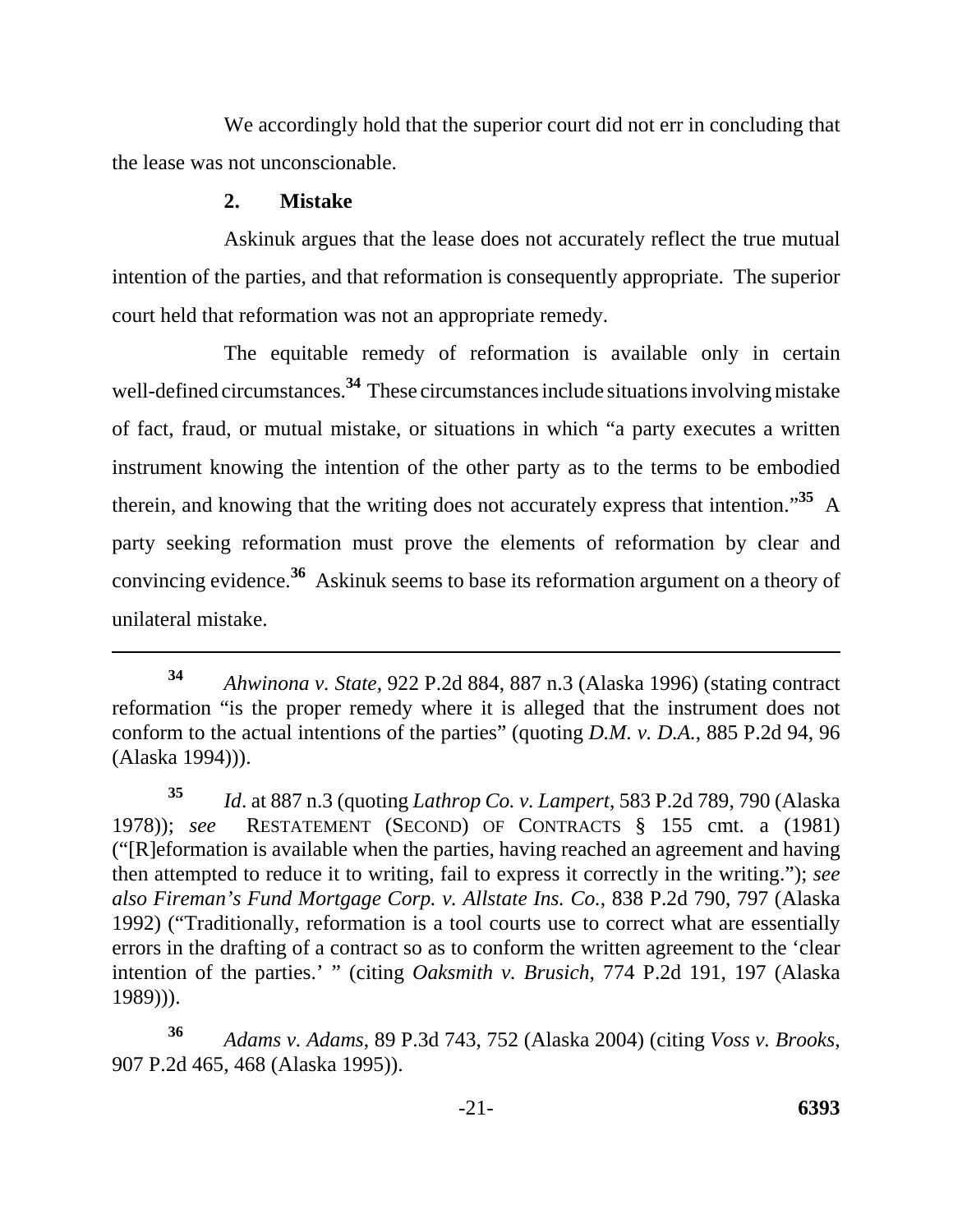The Restatement (Second) of Contracts provides that a mistake of one party may in certain situations make a contract voidable, but only if that party did not bear the risk of the mistake.**37** According to section 154 of the Restatement (Second) of Contracts, a party bears the risk of a mistake if "he is aware, at the time the contract is made, that he has only limited knowledge with respect to the facts to which the mistake relates but treats his limited knowledge as sufficient."**38** This is sometimes referred to as "conscious ignorance."**39** Askinuk's shareholders bore the risk of mistake when they voted to authorize the lease without asking that the lease be made available to them for closer review.

Askinuk contends that it reasonably expected that it would receive "just compensation for its land" and that the lease in its final form does not accurately express that intention. Askinuk seems also to contend that the school district executed the lease knowing that it did not accurately reflect Askinuk's intent. It argues the school district "knew all along that it should pay just compensation" as evidenced by the fact that the

Where a mistake of one party at the time a contract was made as to a basic assumption on which he made the contract has a material effect on the agreed exchange of performances that is adverse to him, the contract is voidable by him if he does not bear the risk of the mistake under the rule stated in § 154, and

(a) the effect of the mistake is such that enforcement of the contract would be unconscionable, or

(b) the other party had reason to know of the mistake or his fault caused the mistake.

**<sup>38</sup>***Id*. § 154.

**<sup>39</sup>***Wasser & Winters Co. v. Ritchie Bros. Auctioneers (Am.), Inc.*, 185 P.3d 73, 79 (Alaska 2008).

**<sup>37</sup>**RESTATEMENT (SECOND) OF CONTRACTS § 153 (1981) provides that: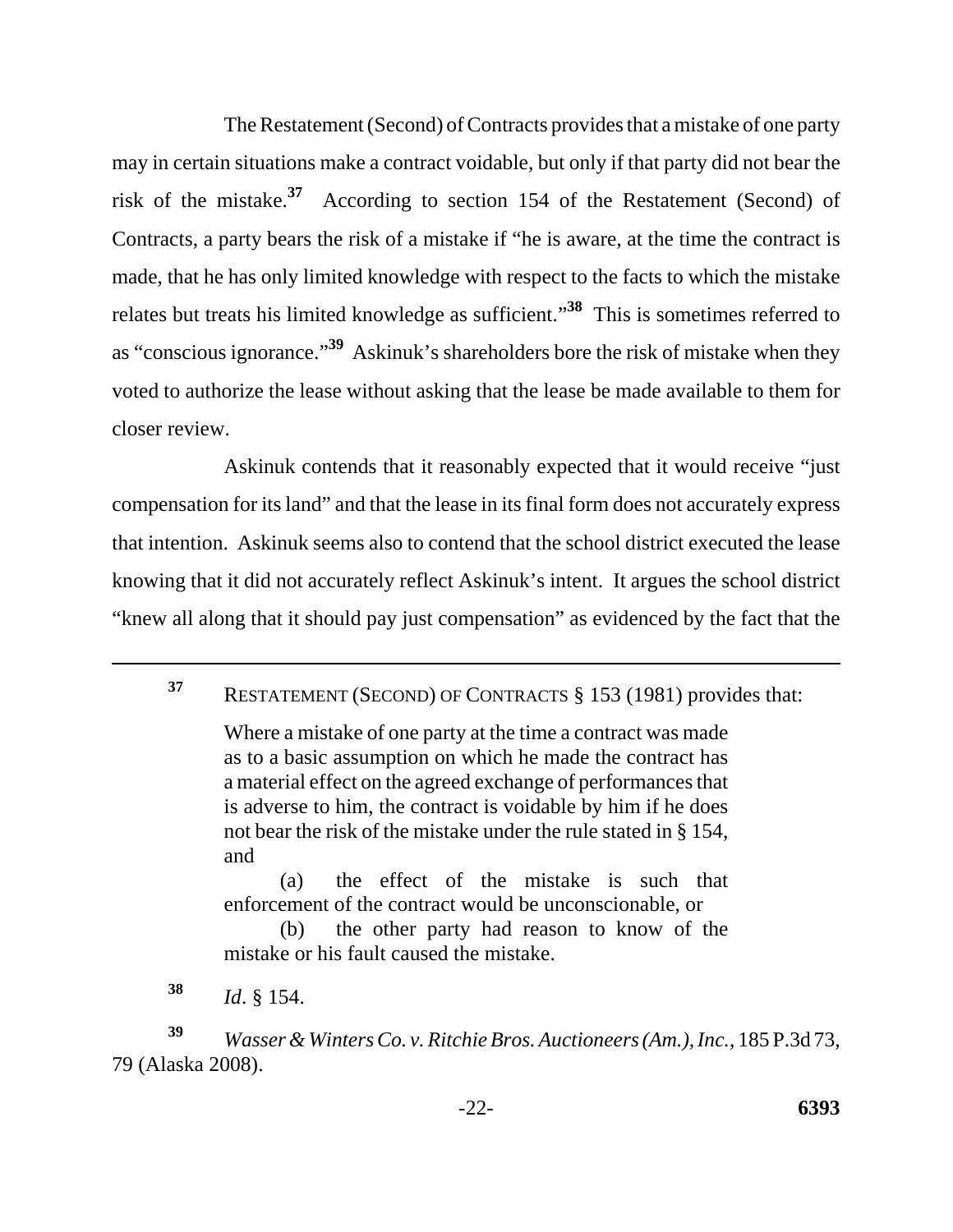school district had sometime before October 2003 budgeted \$120,000 for "land." Askinuk accordingly requests that we reform Section IV "to make the amount of consideration specific and definite, legal and just." We decline Askinuk's request. We conclude that Askinuk has not demonstrated there was a genuine question of material fact about whether the school district knew that the Askinuk shareholders had authorized the lease under a mistaken apprehension.

Nor is this a case in which it would be unconscionable to enforce any mistake on Askinuk's part. Askinuk's shareholders knowingly agreed to accept the onedollar-per-year rate after discussing the advantages and disadvantages of doing so. We have already concluded that this rate and the holdover-rate provision in Section IV were not unjust in light of the anticipated benefits — a new school and high-wage job opportunities for the community — Askinuk would gain from the lease and in light of the school district's duty to renegotiate the rate in good faith. We conclude that the superior court did not err in denying Askinuk's reformation request.

# **IV. CONCLUSION**

We therefore AFFIRM the superior court judgment.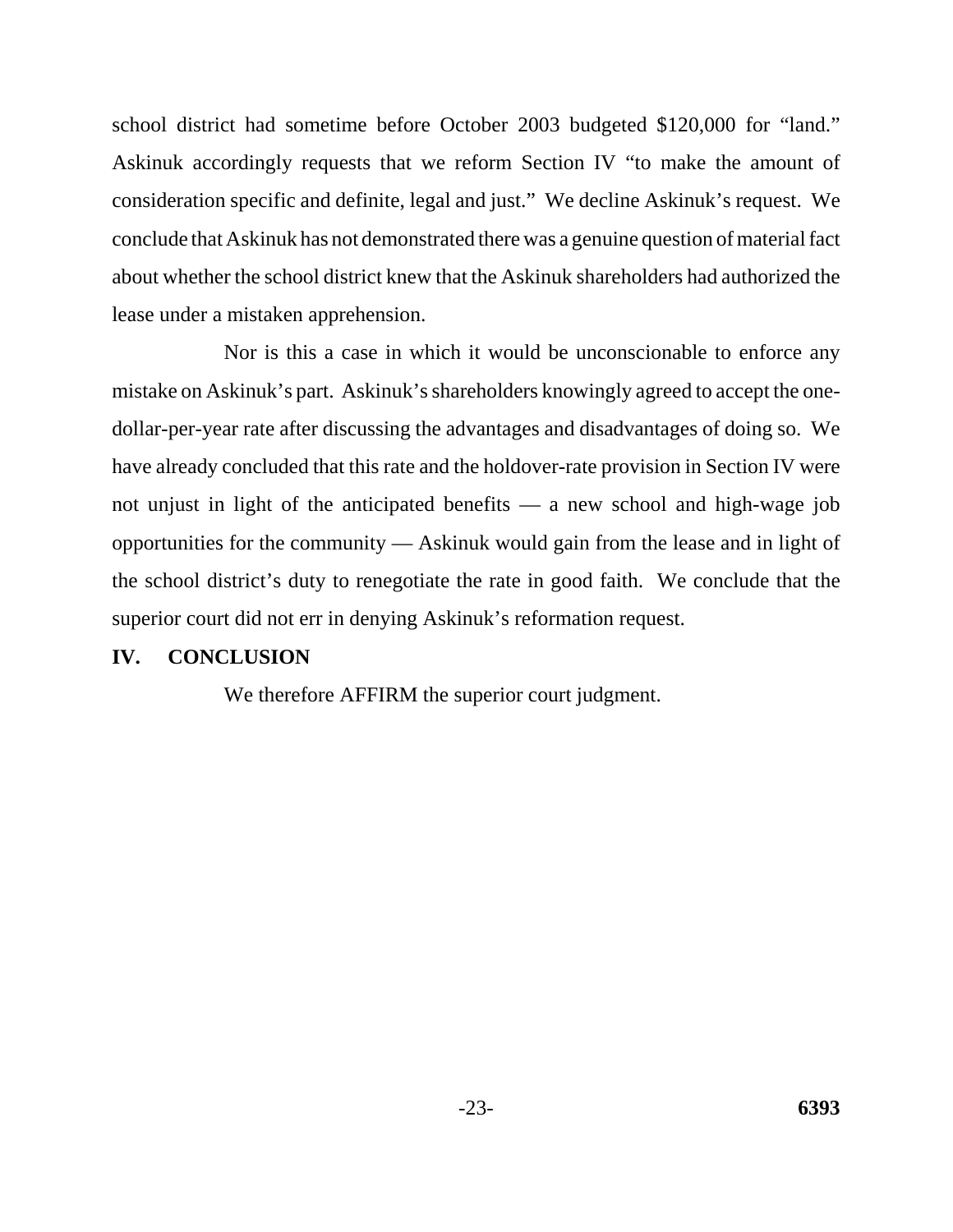MATTHEWS, Justice, dissenting.

In reviewing a judgment that is based on the grant of a motion for summary judgment, the appellate court is required to take that view of the facts, including reasonable inferences drawn from the facts, that is most favorable to the losing party.**<sup>1</sup>** In discussing the facts related below I adopt this perspective.

Askinuk Corporation was willing to lease the twenty-acre parcel to the school district for a dollar a year for the first ten years of the lease term in order to ensure that the new school was built. But after the initial ten-year term Askinuk wanted fair compensation for the use of its land. Askinuk's shareholders thought that providing for renegotiation of the rent after ten years would ensure fair compensation. But the shareholders were not alerted to the fall-back clause in the revised lease that provided that if the parties could not agree on the amount of the rent when the time for renegotiation came, the rent would still be one dollar per year.

The fall-back clause is of great importance. Without it, one could assume that if the parties could not agree on an amount for the new rent a court would set the rent for them based on a standard that would recognize Askinuk's desire for fair compensation after the initial ten-year period.**<sup>2</sup>** But with the fall-back clause in place the renegotiation clause means very little. The district will always be able to claim in good faith that it is strapped for funds and that it must therefore decline to pay more than

**<sup>1</sup>***Beegan v. State, Dep't of Transp. & Pub. Facilities*, 195 P.3d 134, 138 (Alaska 2008) (explaining that when reviewing a grant of summary judgment, "[a]ll reasonable inferences are drawn in favor of the nonmovant").

**<sup>2</sup>***Cf*. *City of Kenai v. Ferguson*, 732 P.2d 184, 186-88 (Alaska 1987) (lease which called for rent to be renegotiated every five years was enforceable as court could declare the missing rental term in order to effect the reasonable expectation of the parties).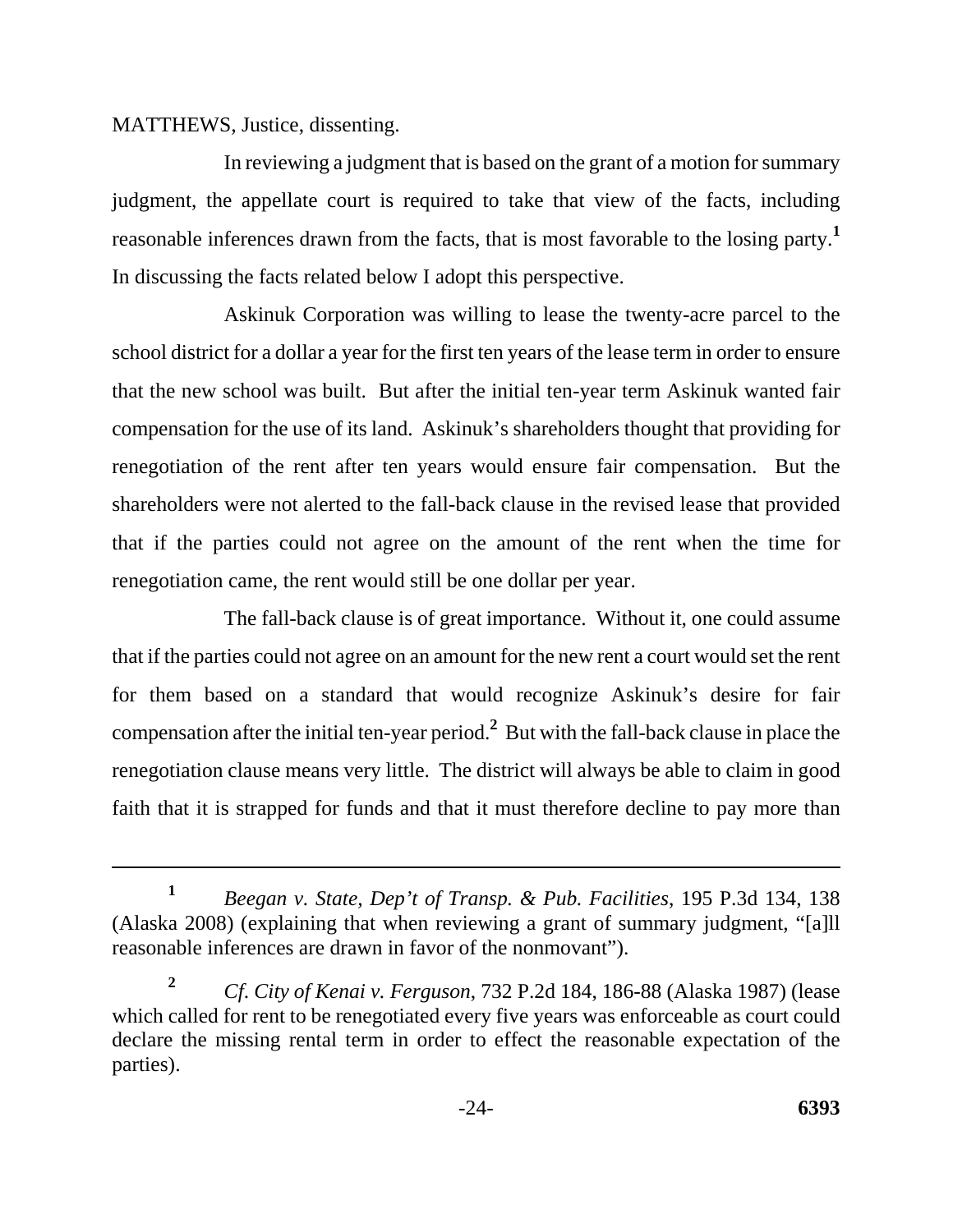nominal rent. This predictable posture will satisfy the district's obligation of good faith and fair dealing. The upshot will be that Askinuk will have made a gift of land for seventy-five years when in actuality it only intended a ten-year gift.

I believe that the lease with the fall-back clause falls readily within the definition of unconscionability quoted in today's opinion.**<sup>3</sup>** No lessor desiring fair compensation after an initial ten-year term would sensibly agree to the fall-back clause and no lessee knowing what the lessor thought it was achieving by the clause could fairly and honestly accept it. Further, no comfort can be taken from the fact that Askinuk was represented by counsel. It is true that Petersen, the attorney for Askinuk, correctly advised Smith that the fall-back clause "has the effect of giving the property away for 75 years, unless the school district volunteers to pay rent." But though Smith, who was both the chairman of the board of Askinuk and the vice-chairman of the school district's board, dismissively**<sup>4</sup>** forwarded this opinion to the school district, there is no evidence that he communicated it to Askinuk's other board members or to Askinuk's shareholders. Thus, the fact that Askinuk was represented by counsel, in fact by counsel who gave excellent advice, does nothing to cure the unconscionability in this case because counsel's opinion concerning the illusory nature of the renegotiation clause was communicated only to Smith, and through Smith to the school district, but not to the disinterested representatives of Askinuk.

<sup>4</sup> When Smith emailed Goodwin, the school district's business manager, a copy of Petersen's seventy-five-year give-away memo, Smith stated: "I wouldn't sweat over it unless we can't decide on what font to use on the language." It is also noteworthy that Petersen was not in Scammon Bay during the formation of the lease. Rather his office is in Willow, some 500 miles away, and there is no indication that he communicated with any representative of Askinuk other than Smith during the time in question.

**<sup>3</sup>**Slip Op. at 17.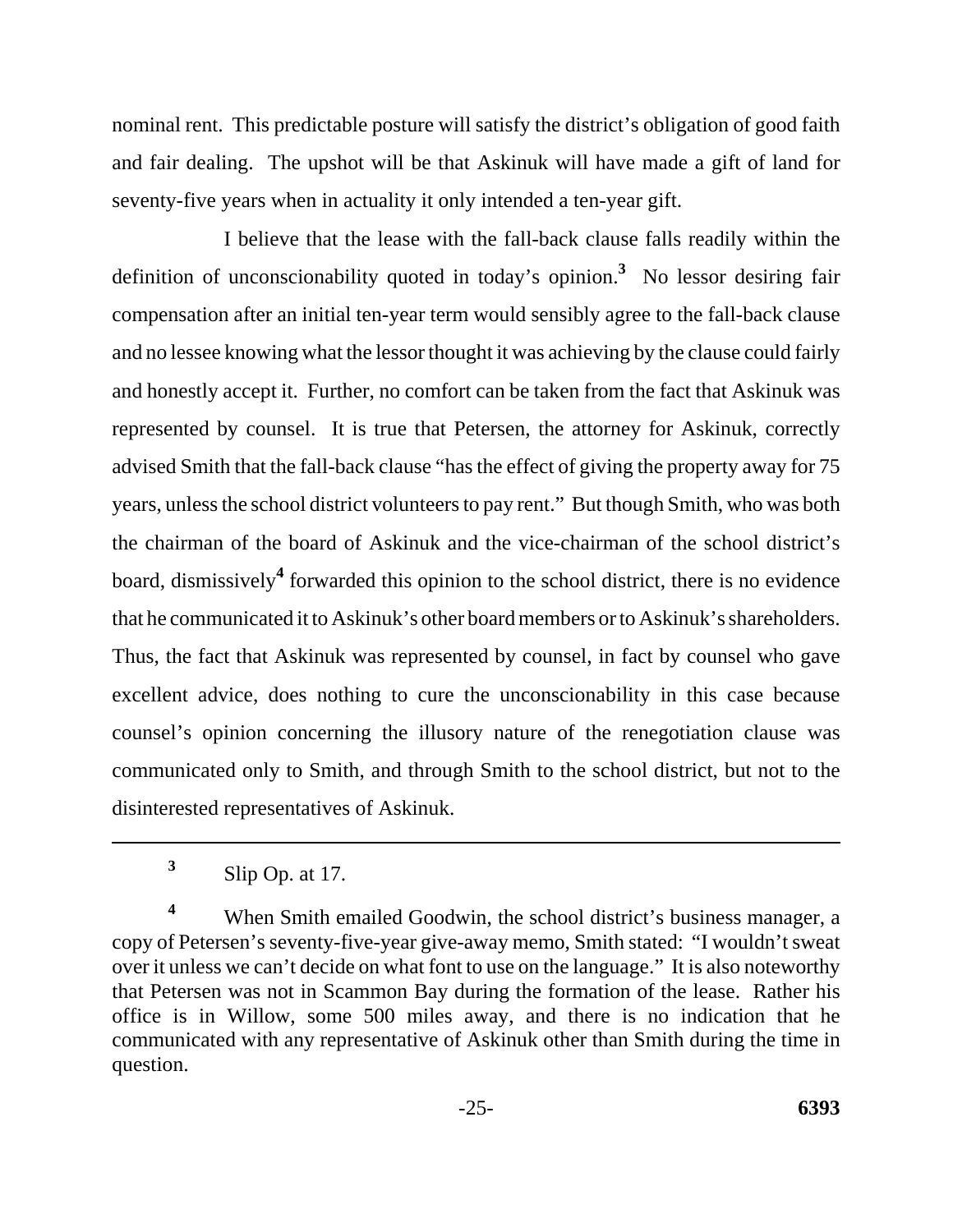Smith's failure to communicate Petersen's opinion to the board is of critical importance. Petersen had advised the Askinuk board in October of 2003 that the proposed lease was a seventy-five-year give-away. The board took this advice seriously and sought a lease under which the rental rate would be \$400 per month for the first five years. At the end of the first five years, the rent would be adjusted for cost-of-living changes, and this process would be repeated at each five-year anniversary. At the March 4, 2004 meeting, the school district representatives told the board that it could not afford more than one dollar per year. At that point, in order to resolve their impasse, the parties discussed the possibility of renegotiating the rent after ten years. They tentatively agreed to this approach. The board members appear to have thought that even though they had not completely eliminated the give-away character of the lease, they had reduced its duration from an unacceptable seventy-five years to an acceptable ten years. Petersen's opinion that the fall-back clause made the renegotiation clause illusory would

have disabused them of this belief, but Smith withheld this information from them.<br>I also do not agree that the transaction is insulated from the need for judicial scrutiny on unconscionability grounds by the fact that the shareholders at the annual meeting of April 20, 2004, agreed to a motion "to lease the proposed land site . . . for [\$]1.00 a year but negotiable after 10 years." A shareholder resolution may remove the taint that would otherwise attach to a transaction where directors have a conflict of interest, but the general rule is that such a cure can occur only when the shareholders are fully informed.**<sup>5</sup>** The Model Business Corporation Act requires a conflicted director to

 EDWARD BRODSKY & M. PATRICIA ADAMSKI, LAW OF CORPORATE OFFICERS AND DIRECTORS: RIGHTS, DUTIES, AND LIABILITIES § 3.7, at 3-14 (2003) ("For shareholder approval to have any effect, it must be given after full disclosure . . . ."); *id*. at 3-16 ("[The] entire atmosphere is freshened and a new set of rules invoked where (continued...) **5**